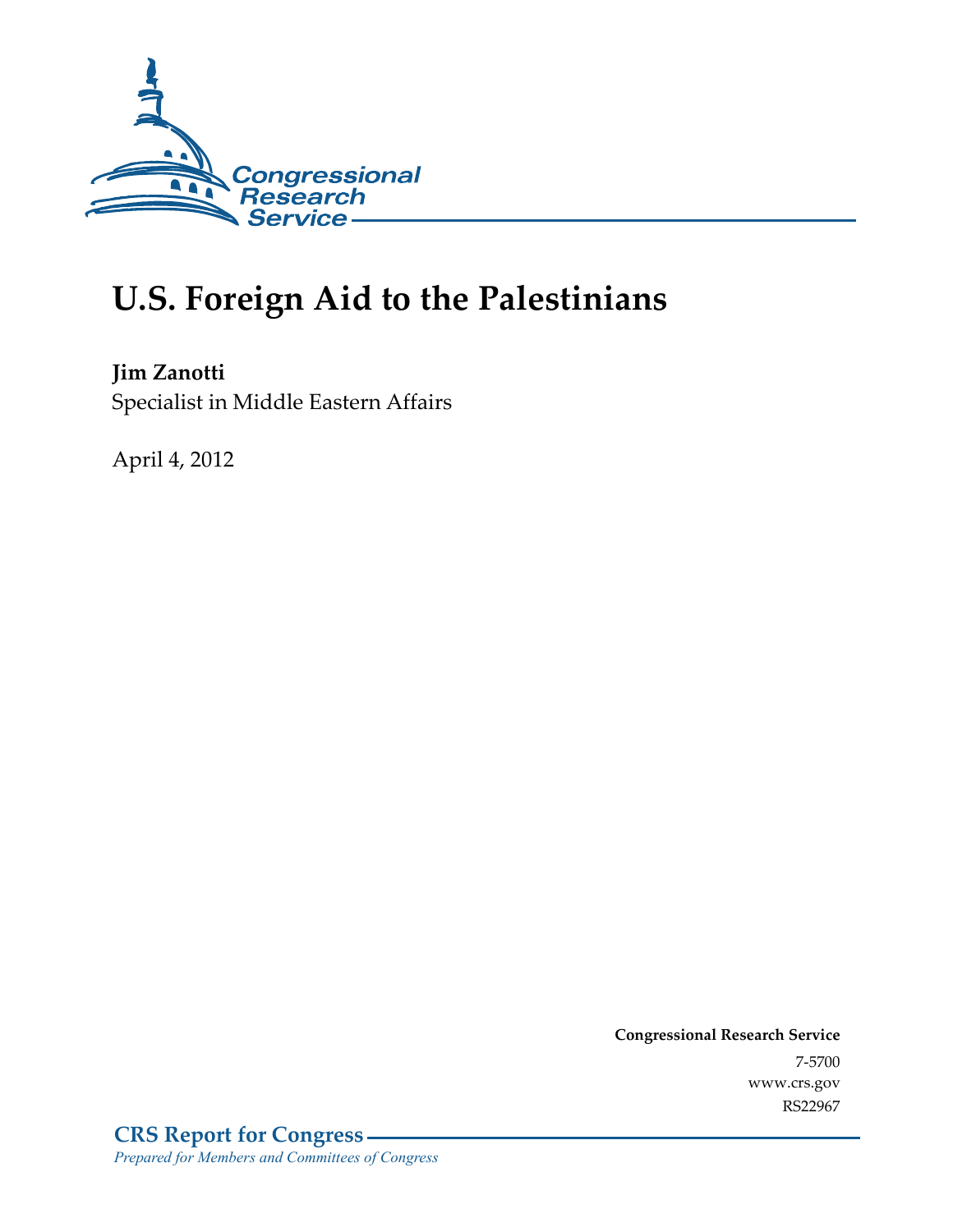# **Summary**

Since the establishment of limited Palestinian self-rule in the West Bank and Gaza Strip in the mid-1990s, the U.S. government has committed over \$4 billion in bilateral assistance to the Palestinians, who are among the world's largest per capita recipients of international foreign aid. Successive Administrations have requested aid for the Palestinians to support at least three major U.S. policy priorities of interest to Congress:

- Combating, neutralizing, and preventing terrorism against Israel from the Islamist group Hamas and other militant organizations.
- Creating a virtuous cycle of stability and prosperity in the West Bank that inclines Palestinians—including those in the Hamas-controlled Gaza Strip toward peaceful coexistence with Israel and prepares them for self-governance.
- Meeting humanitarian needs and preventing further destabilization, particularly in the Gaza Strip.

Since June 2007, these U.S. policy priorities have crystallized around the factional and geographical split between the Fatah-led Palestinian Authority (PA) in the West Bank and Hamas in the Gaza Strip.

Some U.S. lawmakers have taken action since August 2011 to delay the obligation of some already-appropriated FY2011 U.S. aid to the Palestinians, largely due to Palestinian efforts currently on hold—to seek greater international support of Palestinian statehood outside of negotiations with Israel. Palestine Liberation Organization (PLO).

Additionally, various agreements since May 2011 between Fatah and Hamas leaders have raised concerns among some Members of Congress about continuing U.S. budgetary and security assistance to a PA government whose composition could be subject to the approval of a U.S. designated Foreign Terrorist Organization (Hamas) that claims to reserve the right to violently oppose Israel's existence. Prospects for implementation of the agreement remain unclear.

From FY2008 to the present, annual U.S. bilateral assistance to the West Bank and Gaza Strip has averaged over \$600 million, including annual averages of over \$200 million in direct budgetary assistance and over \$100 million in non-lethal security assistance for the PA in the West Bank. Additionally, the United States is the largest single-state donor to the U.N. Relief and Works Agency for Palestine Refugees in the Near East (UNRWA). However, whether UNRWA's role is beneficial remains a polarizing question, particularly with respect to its presence in Hamascontrolled Gaza.

Because of congressional concerns that, among other things, funds might be diverted to Palestinian terrorist groups, U.S. aid is subject to a host of vetting and oversight requirements and legislative restrictions. U.S. assistance to the Palestinians is given alongside assistance from other international donors, and U.S. policymakers routinely call for greater or more timely assistance from Arab governments in line with their pledges. Even if the immediate objectives of U.S. assistance programs for the Palestinians are met, lack of progress toward a politically legitimate and peaceful two-state solution could undermine the utility of U.S. aid in helping the Palestinians become more cohesive, stable, and self-reliant over the long term.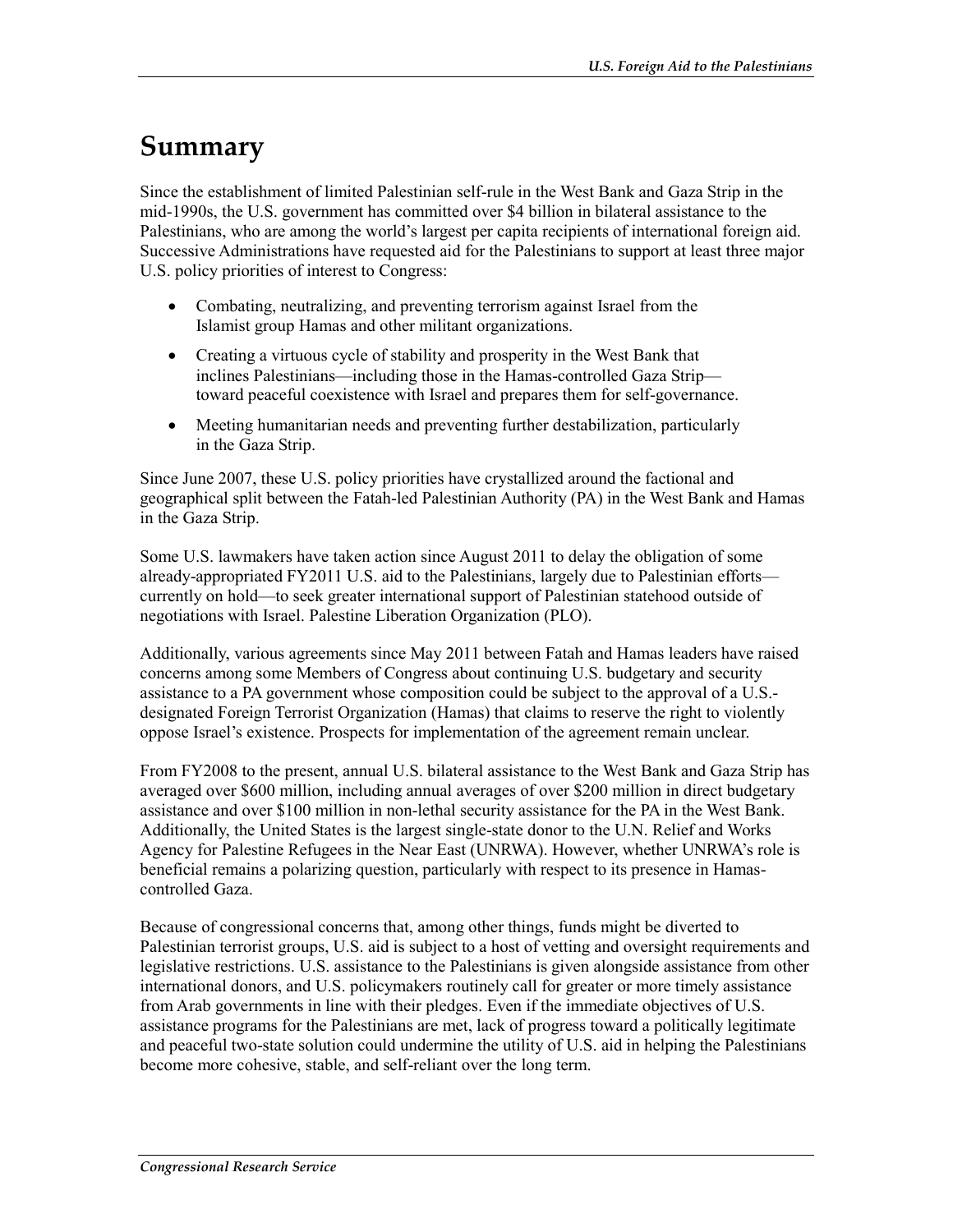# **Contents**

### **Figures**

|  | Figure 1. West Bank and Gaza Strip Gross Domestic Product (GDP) Per Capita: 1999- |  |
|--|-----------------------------------------------------------------------------------|--|
|  |                                                                                   |  |

### **Tables**

### **Contacts**

|--|--|--|--|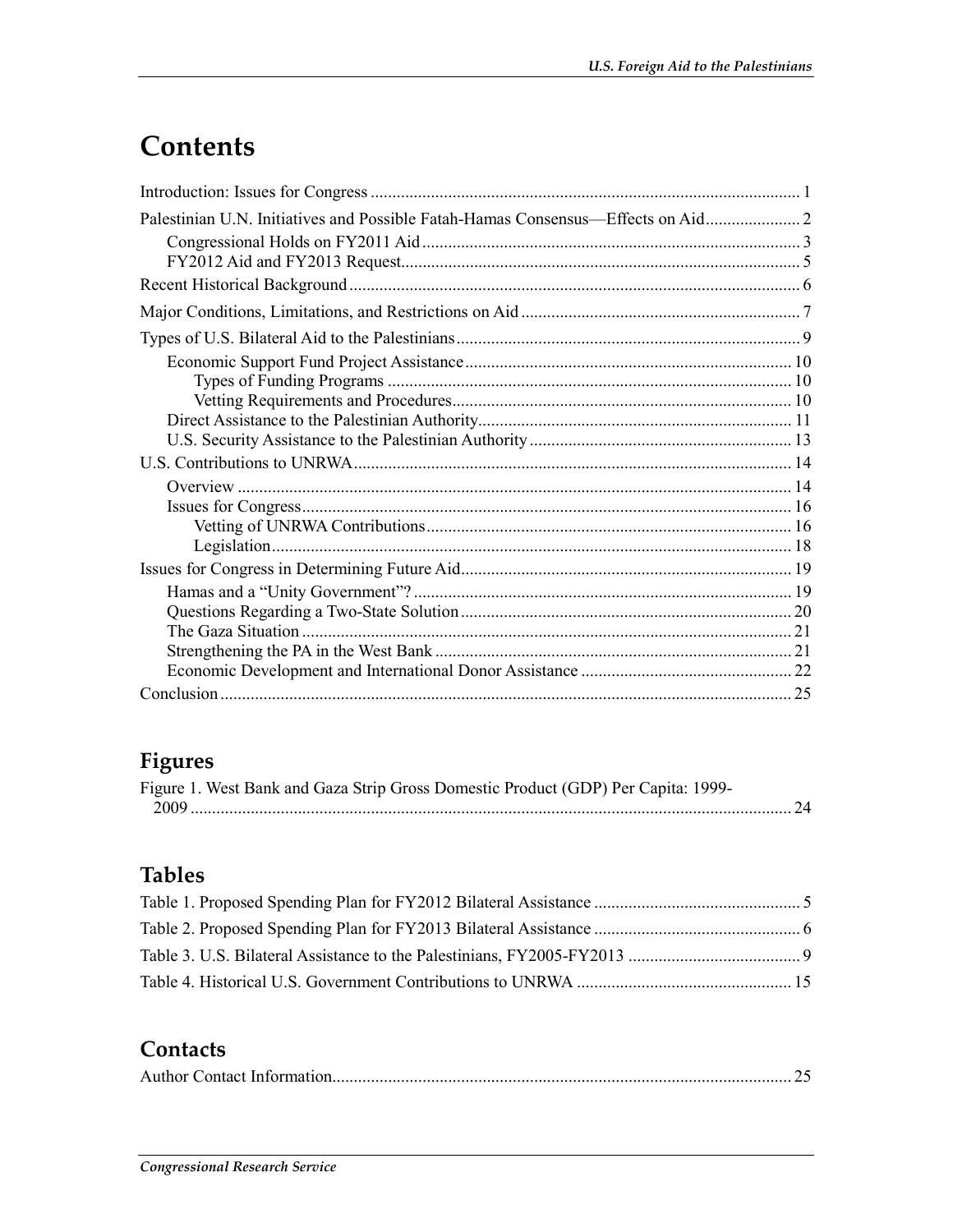# **Introduction: Issues for Congress**

U.S. aid to the Palestinians is intended to promote at least three major U.S. policy priorities of interest to Congress:

- Combating, neutralizing, and preventing terrorism against Israel from the Islamist group Hamas and other militant organizations.
- Creating a virtuous cycle of stability and prosperity in the West Bank that inclines Palestinians—including those in the Hamas-controlled Gaza Strip toward peaceful coexistence with Israel and prepares them for self-governance.
- Meeting humanitarian needs and preventing further destabilization, particularly in the Gaza Strip.

Since June 2007, these U.S. policy priorities have crystallized around the geographical and factional split between

- 1. *West Bank/Fatah*: the U.S.- and Western-supported Palestinian Authority (PA) in the West Bank led by President Mahmoud Abbas (who also leads the secular nationalist Fatah faction) and Prime Minister Salam Fayyad (a political independent and former international technocrat); and
- 2. *Gaza Strip/Hamas*: the regime led by Hamas in Gaza, which receives support from Iran along with substantial non-state support and has been designated a Foreign Terrorist Organization (FTO), a Specially Designated Terrorist (SDT), and a Specially Designated Global Terrorist (SDGT) by the U.S. government.<sup>1</sup>

From FY2008 to the present, annual U.S. bilateral assistance to the West Bank and Gaza Strip has averaged over \$600 million, including annual averages of over \$200 million in direct budgetary assistance and over \$100 million in non-lethal security assistance for the PA in the West Bank. The remainder—approximately \$300 million on average per year—is dedicated to project assistance for the West Bank and Gaza through U.S. government grants to non-governmental organizations (NGOs). Much of this assistance is in direct support of PA Prime Minister Salam Fayyad's security, governance, development, and reform programs aimed at building Palestinian institutions in advance of statehood. The post-2007 annual average of U.S. bilateral assistance is substantially greater than the approximate annual average of \$170 million from 2000-2007 and \$70 million from 1994-1999. Despite more robust levels of assistance, the absence of Israeli-Palestinian peace, Palestinian pursuit of international support of statehood (see below), and Hamas's heightened role in Palestinian politics could make effective implementation of lasting aid projects difficult.

Because of congressional concerns that, among other things, U.S. funds might be diverted to Palestinian terrorist groups, this aid is subject to a host of vetting and oversight requirements and legislative restrictions (see "Major Conditions, Limitations, and Restrictions on Aid" below). U.S. assistance to the Palestinians is given alongside assistance from other international donors, and U.S. policymakers routinely call for greater or more timely assistance from Arab governments in line with their pledges.

 1 For more information on Hamas and these terrorist designations, see CRS Report R41514, *Hamas: Background and Issues for Congress*, by Jim Zanotti.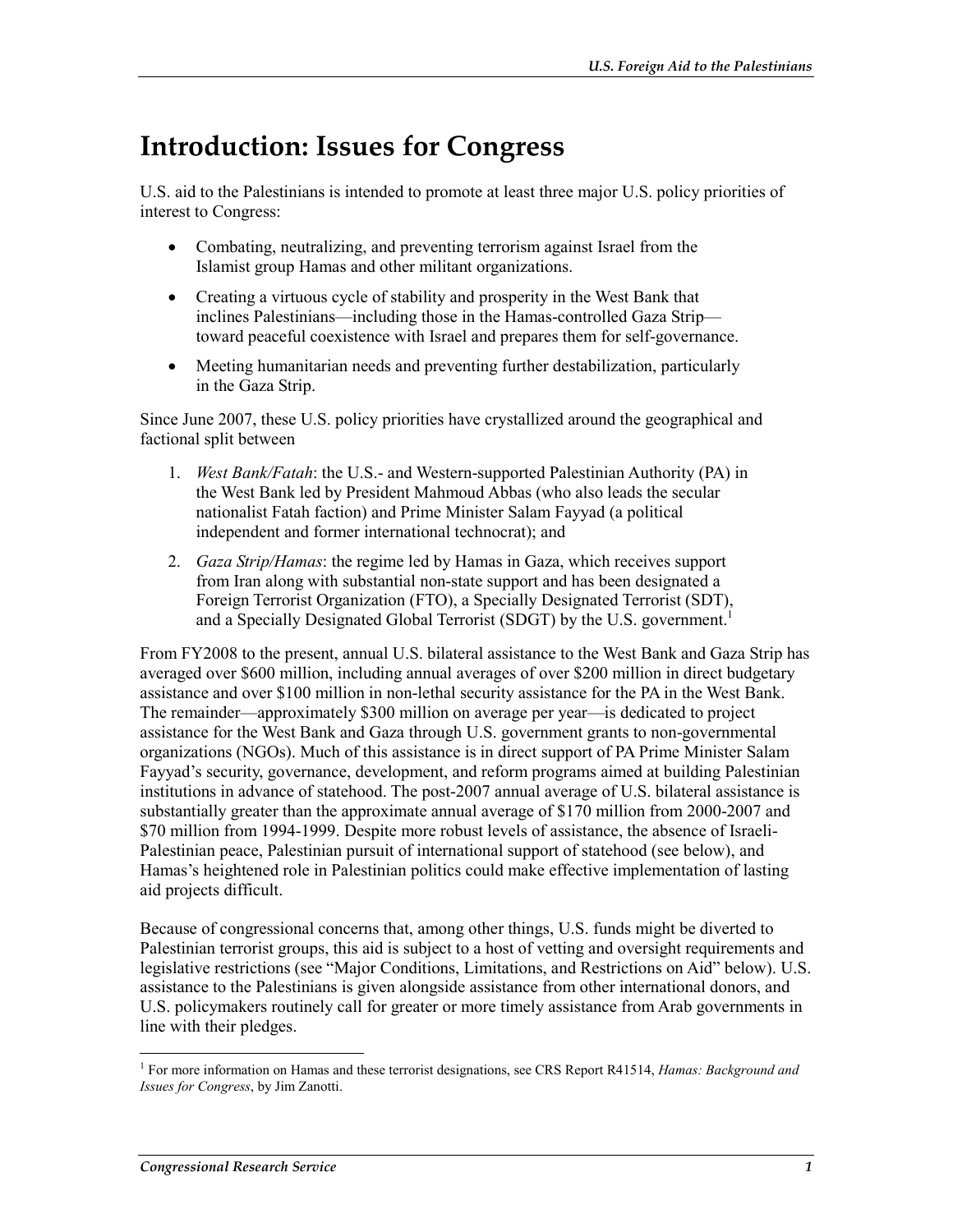Additional U.S. humanitarian assistance for Palestinian refugees in Gaza and elsewhere continues through contributions to the U.N. Relief and Works Agency for Palestine Refugees in the Near East (UNRWA). U.S. contributions to UNRWA, which have totaled approximately \$4 billion since UNRWA's inception in 1950, have averaged over \$200 million annually since 2007.

## **Palestinian U.N. Initiatives and Possible Fatah-Hamas Consensus—Effects on Aid**

In late 2011, Palestine Liberation Organization (PLO) and PA officials pursued action in the United Nations aimed at solidifying international support for Palestinian statehood. On September 23, 2011, Mahmoud Abbas, who serves as PLO chairman as well as PA president, presented an application to the U.N. Secretary-General for Palestinian U.N. membership. The Security Council did not vote on the Palestinian application owing to a deadlock in its membership committee over whether the West Bank and Gaza Strip meet the requisite criteria for statehood. However, the U.N. Educational, Scientific and Cultural Organization (UNESCO) admitted "Palestine" as a member in the fall of 2011.

On May 4, 2011, in Cairo, Egypt, Abbas and Hamas political bureau chief Khaled Meshaal signed a Fatah-Hamas PA consensus agreement brokered by Egypt intended to bridge the Palestinian geographical and factional divide and to clear the way for PA presidential and parliamentary elections in a year's time. In February 2011, Abbas and Meshaal reached additional agreement in Doha, Qatar on a PA government that Abbas would lead as prime minister until such time as elections can be held. However, internal disagreements within Hamas over the Doha agreement possibly reflecting divisions over Hamas's overall strategy and relationship with Iran and other countries in region—have apparently delayed the formation of a consensus government and caused some observers to doubt its likelihood. For information on legal conditions on U.S. aid to a PA power-sharing government, see "Major Conditions, Limitations, and Restrictions on Aid," below.

Both the U.N. action and the prospect of greater Hamas say in PA governance have fueled concerns among many Members of Congress over continuing various types of aid to the Palestinians. Both the House (H.Res. 268) and Senate (S.Res. 185) passed resolutions in the summer of 2011 questioning the continuation of U.S. aid to a PA government that includes Hamas,<sup>2</sup> and to the PA or to Palestinians in general in the event the PLO appeals—outside of negotiations with Israel—to the United Nations, other international bodies or forums, and/or foreign governments for recognition of statehood or similar diplomatic support.<sup>3</sup> For further

 $^2$  H.Res. 268 passed on July 7, 2011, by a vote of 407-6, and S.Res. 185 passed on June 28, 2011, by unanimous consent. Both resolutions' ninth "resolved" clauses support "the position taken by Secretary of State Hillary Clinton on April 22, 2009, that the United States 'will not deal with or in any way fund a Palestinian government that includes Hamas unless and until Hamas has renounced violence, recognized Israel and agreed to follow the previous obligations of the Palestinian Authority.'"

<sup>&</sup>lt;sup>3</sup> The eighth "resolved" clause in H.Res. 268 "affirms that Palestinian efforts to circumvent direct negotiations and pursue recognition of statehood prior to agreement with Israel will harm United States-Palestinian relations and will have serious implications for the United States assistance programs for the Palestinians and the Palestinians [sic] Authority." The eighth "resolved" clause in S.Res. 185 reads that the Senate would "consider restrictions on aid to the Palestinian Authority should it persist in efforts to circumvent direct negotiations by turning to the United Nations or other international bodies."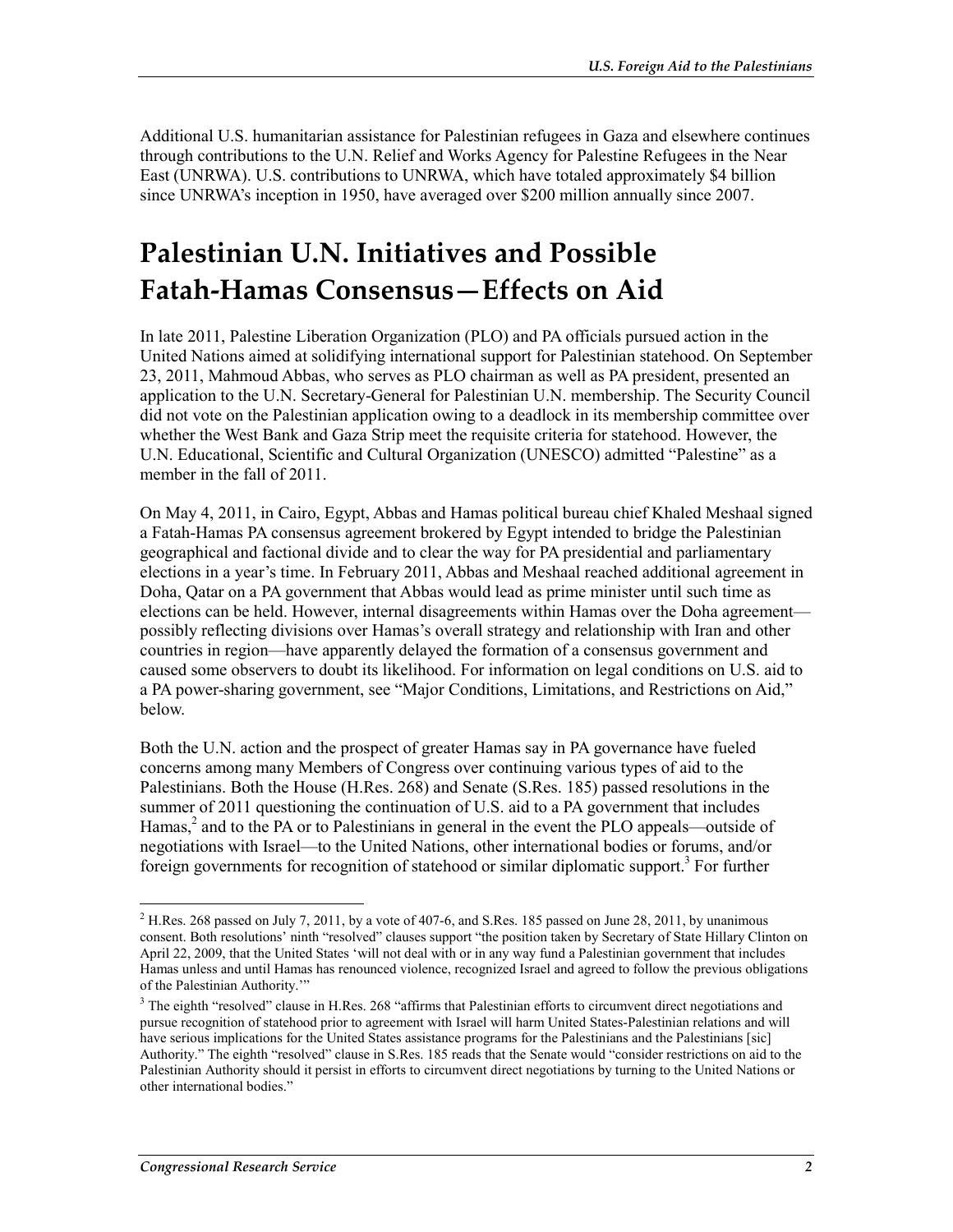discussion of the implications of withholding or changing U.S. aid to the Palestinians in connection with action at the United Nations, see CRS Report R42022, *Palestinian Initiatives for 2011 at the United Nations*, by Jim Zanotti and Marjorie Ann Browne.

#### **Congressional Holds on FY2011 Aid**

Congressional holds on foreign aid are not legally binding on the Administration. However, since the late 1970s/early 1980s, the Administration has generally deferred to holds placed by Members of pertinent committees as part of a process by which the executive branch consults with Congress to provide it with information or otherwise address committees' concerns prior to obligating funds subject to a hold. In 2007 and 2008, Representative Nita Lowey, then chairwoman of the House Appropriations Subcommittee on State, Foreign Operations, and Related Programs, exercised holds partly in order to shape the conditions under which the United States could provide budgetary and security assistance to the West Bank-based PA following Hamas's takeover of Gaza and its dismissal from the PA government.<sup>4</sup>

Various Members of congressional committees with jurisdiction over the authorization and appropriation of U.S. aid to the Palestinians placed informal holds on the obligation of the following tranches of already-appropriated FY2011 assistance following an August 18 congressional notifications by the Obama Administration:

- \$192.2 million in Economic Support Fund (ESF) project assistance for the West Bank and Gaza to be distributed through NGOs;<sup>5</sup> and
- \$147.6 million in International Narcotics Control and Law Enforcement (INCLE) non-lethal assistance for PA security forces had also been subject to a hold.<sup>6</sup>

Media reports and statements from Member offices indicated that Representative Kay Granger, chairwoman of the House Appropriations Subcommittee on State, Foreign Operations, and Related Programs; and Representative Ileana Ros-Lehtinen, chairman of the House Foreign Affairs Committee, had placed a hold on the ESF funds, and Chairman Ros-Lehtinen placed the hold on the INCLE funds.<sup>7</sup> Chairman Ros-Lehtinen reportedly released her hold on the INCLE funding in the fall of 2011. In early 2012, \$40 million of the ESF was released. In March 2012, Chairwoman Granger released her hold on the remaining ESF, explaining her reasoning behind both the hold and the timing of its release in a statement quoted by *Reuters*:

I have taken a strong position on aid to the Palestinian Authority to send a message that seeking statehood at the United Nations, forming a unity government with Hamas and walking away from the negotiating table with Israel were not pathways to peace. Right now it is in our interest—and the interest of our allies in the region—to allow aid to flow to address security and humanitarian concerns.<sup>8</sup>

 4 "Splits Between U.S. and Europe Over Aid to Palestinians," *International Herald Tribune*, February 22, 2007; "Appropriator Wants Palestinian Authority Aid on Hold Until Accountability in Place," *CQ Today*, March 4, 2008.

<sup>&</sup>lt;sup>5</sup> U.S. Agency for International Development FY2011 Congressional Notification #133, August 18, 2011.

<sup>6</sup> State Department FY2011 Congressional Notification, August 18, 2011.

<sup>7</sup> Mary Beth Sheridan, "Wasting no time in blocking Palestinian aid," *washingtonpost.com/blogs/checkpointwashington*, October 4, 2011.

<sup>8</sup> "U.S. lawmakers release \$88.6 million in aid to Palestinians," *Reuters*, April 4, 2012.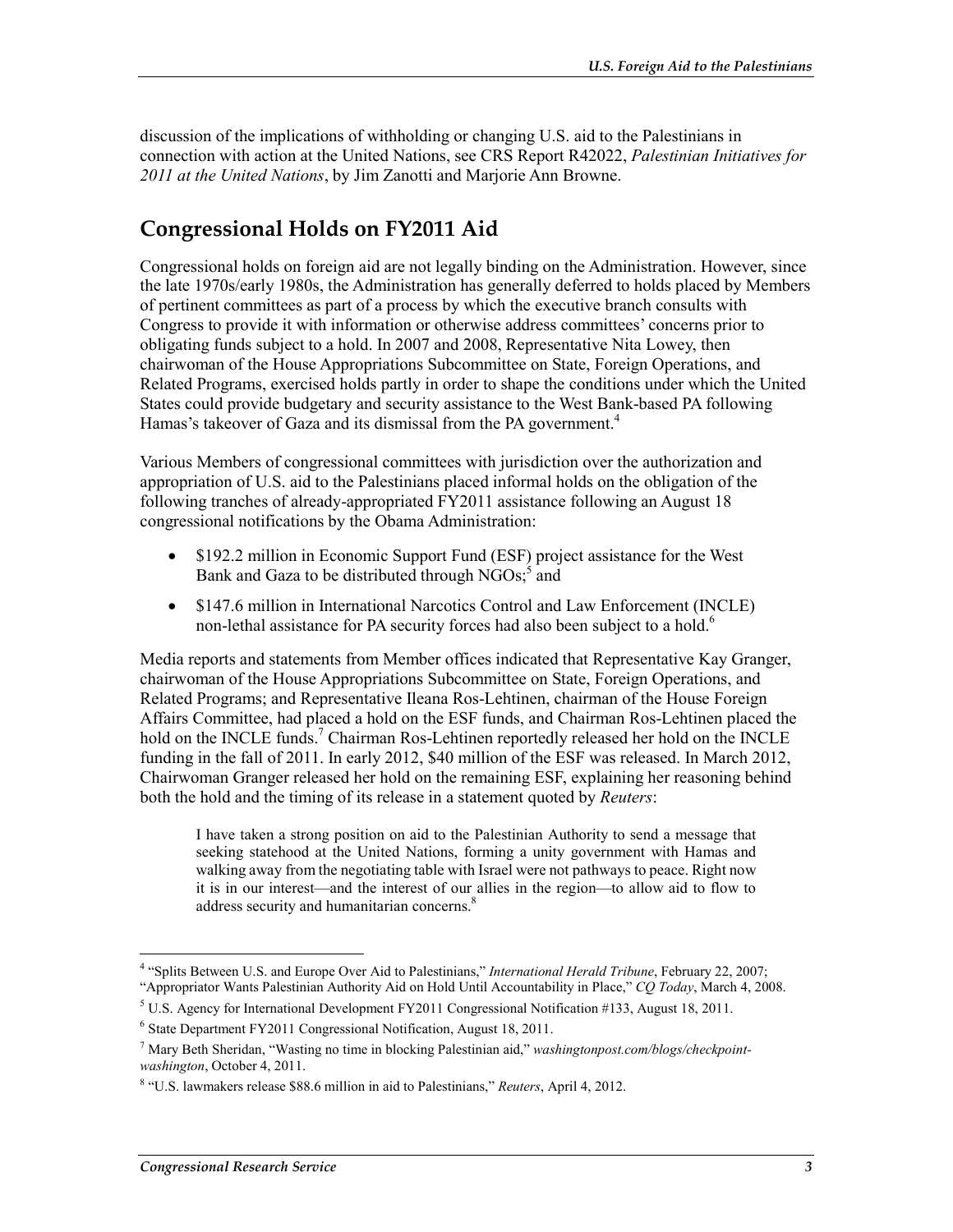However, Chairman Ros-Lehtinen has reportedly retained a hold on approximately \$60 million of the ESF project assistance for the West Bank and Gaza. It is unclear how long the hold might last. Additionally, she reportedly asked that the Administration not use the funds released for "'assistance and recovery in Hamas-controlled Gaza,' West Bank road construction, or trade and tourism promotion in the Palestinian territories."<sup>9</sup> She also reportedly expressed concern that the Administration had "threatened to spend the money 'over congressional objections' if the lawmakers' holds were not lifted."<sup>10</sup>

At a March 20, 2012, House Foreign Affairs Committee hearing addressing the Obama Administration's FY2013 budget request for foreign aid, Chairman Ros-Lehtinen asked U.S. Agency for International Development (USAID) Administrator Rajiv Shah for a written response to questions she posed and statements she made regarding aid to various countries. She made the following statements regarding U.S. aid to the Palestinians:

On funding for the Palestinian Authority, Dr. Shah, the administration is pressing Congress to release \$147 million for Palestinians in the West Bank and Gaza. Among the arguments utilized is that Abu Mazen [Mahmoud Abbas] needs to be supported because he's all we have. However, the administration is not demanding that [Abbas] return to the negotiation table with Israel without preconditions, nor that he stops his unilateral statehood scheme at the U.N.

The administration also says we need to help rebuild the Palestinian economy, this at a time when our economy is facing serious challenges, and Americans are suffering.

Now in the list of projects the administration wants to fund with the \$147 million in taxpayer dollars, there are some that are aimed at addressing humanitarian concerns -- funding for water programs, health, food aid, and support for USAID programming. Congress and the administration can find common ground on these.

However, there are others that Congress finds difficult to justify as advancing U.S. national security interests or in assisting our ally and friend Israel. In this respect, if you could justify \$2.9 million for trade facilitation, \$4.5 million for tourism promotion, and \$8.1 million for road construction.

Specifically, I would ask that you justify a total of \$26.4 million in reconstruction and recovery for Hamas-run Gaza that includes cash-for-work programs. And more broadly, how much has the U.S. spent in total since 1993 in West Bank and Gaza, and how much is the administration proposing we spend next year, and how can we justify that?

None of the \$200 million in FY2011 direct budgetary assistance for the PA was subjected to a hold. The *New York Times* reported in September 2011 that Israeli Prime Minister Binyamin Netanyahu "urged dozens of members of Congress visiting Israel [in August] not to object to the aid," at the Administration's request. $11$ 

 $\frac{1}{9}$  Ibid.

 $10$  Ibid.

<sup>11</sup> Jennifer Steinhauer and Steven Lee Myers, "House Republicans Discover a Growing Bond with Netanyahu," *New York Times*, September 21, 2011.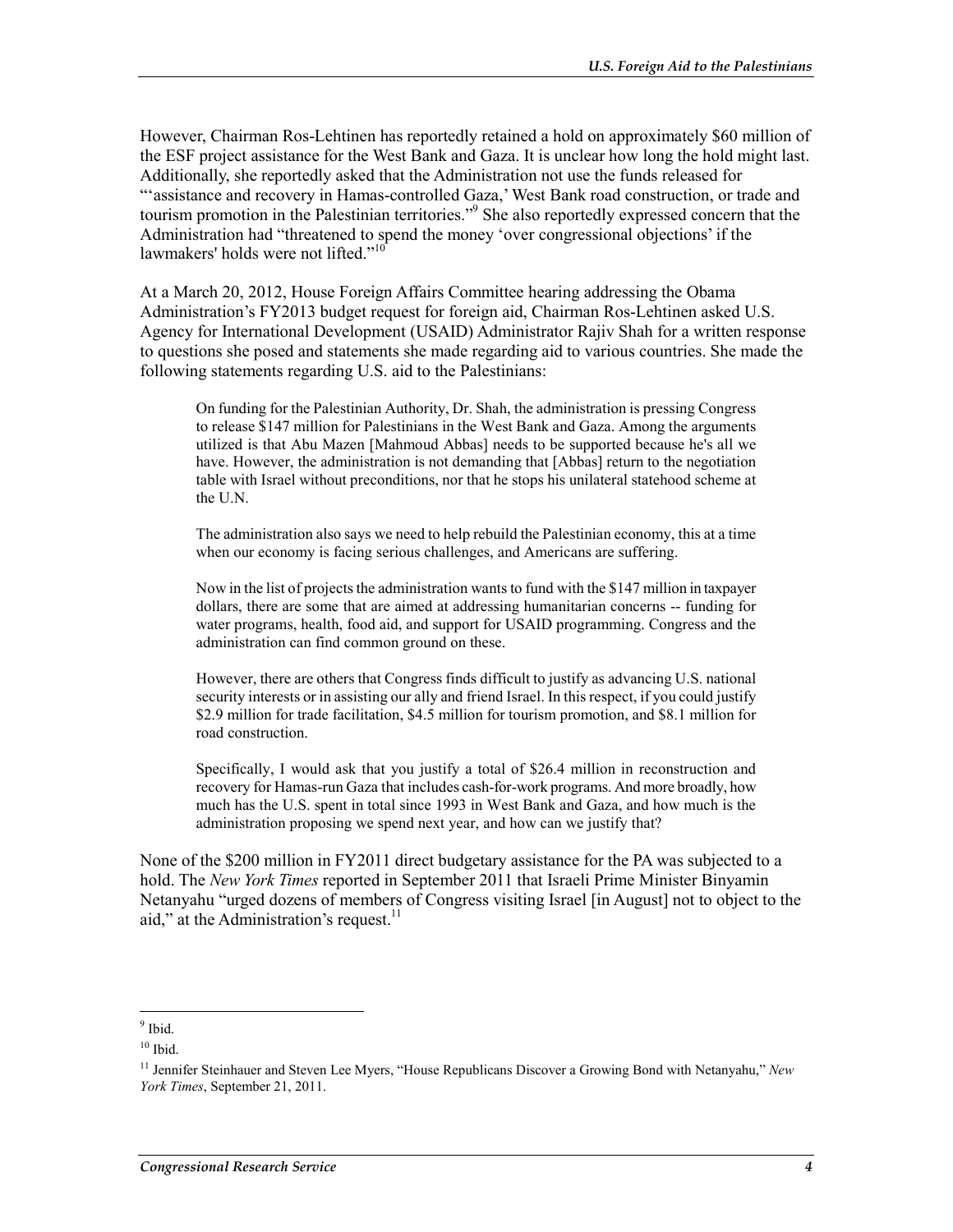### **FY2012 Aid and FY2013 Request**

Aid to the Palestinians for FY2012 was appropriated at the levels requested by the Obama Administration pursuant to the Consolidated Appropriations Act, 2012 (P.L. 112-74). See **Table 1** below for details of the Administration's spending plan for this aid. The Administration's FY2013 budget request seeks ESF and INCLE aid to the Palestinians at reduced levels from FY2012. See **Table 2** below for figures and details of the Administration's spending plan for this aid.

According to the Administration's FY2013 congressional budget justification, USAID's West Bank and Gaza mission "will undergo a strategic planning exercise in the coming months. As a result of this exercise, USAID's strategic objectives in the West Bank and Gaza will be defined in a new five year strategy which will guide program and resource planning in FY2013 and beyond. As part of this exercise, past performance of existing USAID projects will be reviewed and future programmatic choices will be discussed. The Mission's strategy development process will help identify the key sectors in which USAID programs can achieve the greatest programmatic impact with the resources available." $12$ 

| Amount                                                                                 | <b>Purpose</b>                                                                                                                                                                            |  |  |
|----------------------------------------------------------------------------------------|-------------------------------------------------------------------------------------------------------------------------------------------------------------------------------------------|--|--|
| <b>Economic Support Fund</b><br>(\$400.4 million total)                                |                                                                                                                                                                                           |  |  |
| \$200 million                                                                          | Direct budgetary assistance to Palestinian Authority (PA) in West Bank                                                                                                                    |  |  |
| \$200.4 million                                                                        | Assistance for the West Bank and Gaza (through USAID) <sup>a</sup>                                                                                                                        |  |  |
|                                                                                        | \$20 million - governance, rule of law, civil society                                                                                                                                     |  |  |
|                                                                                        | \$79.7 million - health, education, social services<br>$\bullet$                                                                                                                          |  |  |
|                                                                                        | \$53.2 million - economic development<br>٠                                                                                                                                                |  |  |
|                                                                                        | \$47.5 million - humanitarian assistance                                                                                                                                                  |  |  |
| <b>International Narcotics Control</b><br>and Law Enforcement<br>(\$113 million total) |                                                                                                                                                                                           |  |  |
| \$77 million                                                                           | Training, non-lethal equipment, and garrisoning assistance to PA security<br>forces in the West Bank, supporting efforts by the U.S. Security Coordinator                                 |  |  |
| \$36 million                                                                           | Assistance for PA Ministry of Interior and for the justice sector (prosecutors<br>and criminal investigators) to improve performance, efficiency, and inter-<br>institutional cooperation |  |  |
|                                                                                        | Rule-of-law infrastructure, including courthouses, police stations, and prisons                                                                                                           |  |  |

**Table 1. Proposed Spending Plan for FY2012 Bilateral Assistance** 

**Source:** U.S. State Department, FY2012 Congressional Budget Justification for Foreign Operations (Annex: Regional Perspectives).

**Notes:** All amounts are approximate.

a. See footnote 20.

<sup>&</sup>lt;sup>12</sup> U.S. State Department, FY2013 Congressional Budget Justification for Foreign Operations (Annex: Regional Perspectives).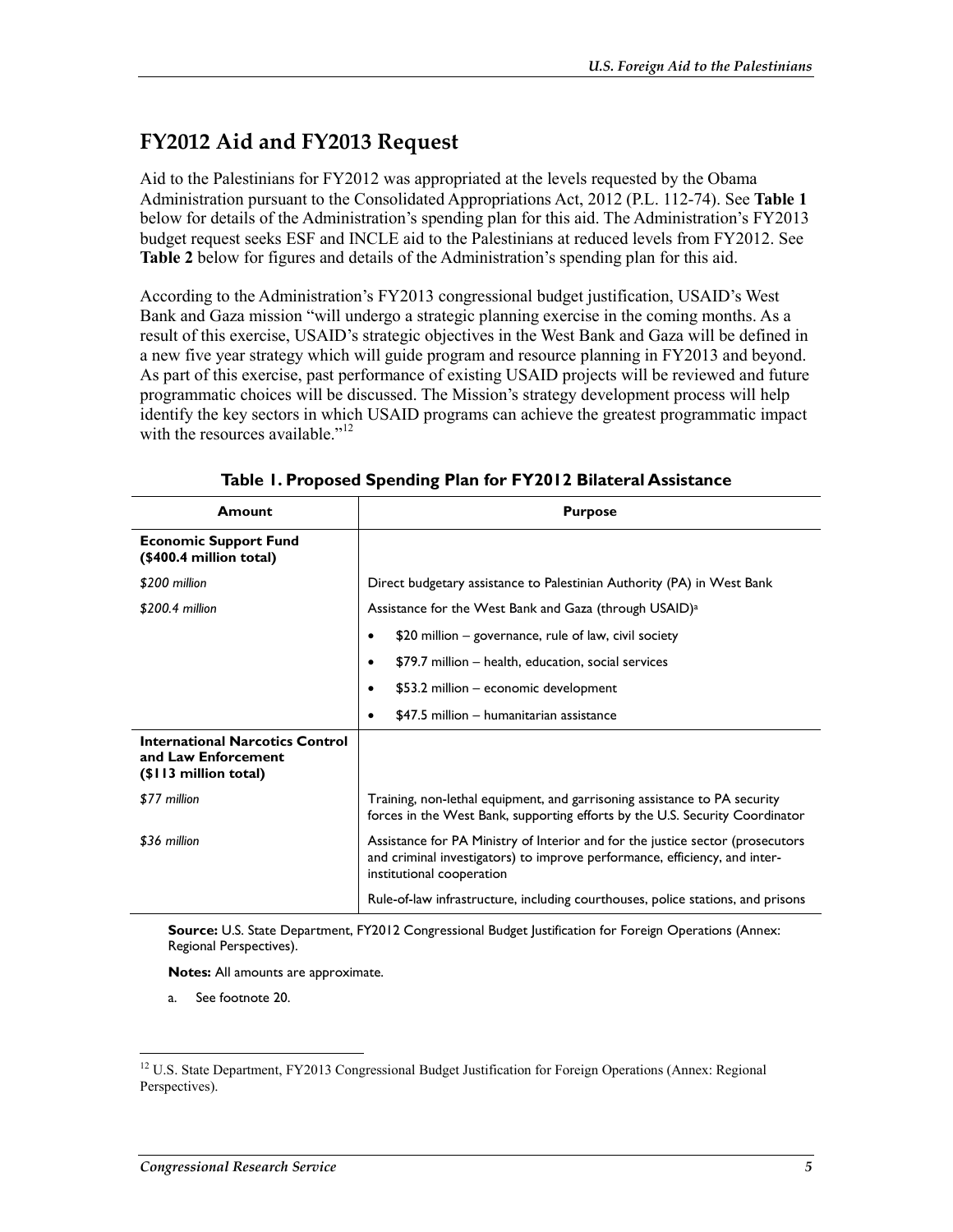| Amount                                                                                | <b>Purpose</b>                                                                                                                                                                            |
|---------------------------------------------------------------------------------------|-------------------------------------------------------------------------------------------------------------------------------------------------------------------------------------------|
| <b>Economic Support Fund</b><br>(\$370 million total)                                 |                                                                                                                                                                                           |
| \$150 million                                                                         | Direct budgetary assistance to Palestinian Authority (PA) in West Bank                                                                                                                    |
| \$220 million                                                                         | Assistance for the West Bank and Gaza (through USAID) <sup>a</sup>                                                                                                                        |
|                                                                                       | \$22.5 million – governance, rule of law, civil society<br>٠                                                                                                                              |
|                                                                                       | \$88 million - health, education, social services                                                                                                                                         |
|                                                                                       | \$78.7 million - economic development                                                                                                                                                     |
|                                                                                       | \$30.8 million - humanitarian assistance<br>٠                                                                                                                                             |
| <b>International Narcotics Control</b><br>and Law Enforcement<br>(\$70 million total) |                                                                                                                                                                                           |
| \$40.8 million                                                                        | Training, non-lethal equipment, and garrisoning assistance to PA security<br>forces in the West Bank, supporting efforts by the U.S. Security Coordinator                                 |
| \$29.2 million                                                                        | Assistance for PA Ministry of Interior and for the justice sector (prosecutors<br>and criminal investigators) to improve performance, efficiency, and inter-<br>institutional cooperation |
|                                                                                       | Rule-of-law infrastructure, including courthouses, police stations, and prisons                                                                                                           |

#### **Table 2. Proposed Spending Plan for FY2013 Bilateral Assistance**

**Source:** U.S. State Department, FY2013 Congressional Budget Justification for Foreign Operations (Annex: Regional Perspectives).

**Notes:** All amounts are approximate.

### **Recent Historical Background**

Since the establishment of limited Palestinian self-rule in the West Bank and Gaza Strip in the mid-1990s, the U.S. government has committed more than \$4 billion in bilateral assistance to the Palestinians in the West Bank and Gaza,<sup>13</sup> who are among the largest per capita recipients of foreign aid worldwide.<sup>14</sup> This assistance has focused on the further development of the Palestinian economic, social services, and civil society sectors; and on strengthening the processes, governance, and security-providing capacities of Palestinian Authority (PA) institutions, through partnerships with U.S. and Palestinian organizations.

Following the death of Yasser Arafat in 2004 and his succession by Mahmoud Abbas as PA president in 2005, Congress and the Bush Administration increased U.S. assistance to the Palestinians. However, when the 2006 Hamas victory in Palestinian Legislative Council elections reversed the renewed sense of U.S. optimism in elected Palestinian leadership, U.S. assistance

 $13$  Prior to the establishment of limited Palestinian self-rule in the West Bank and Gaza, approximately \$170 million in U.S. developmental and humanitarian assistance (not including contributions to UNRWA) were obligated for Palestinians in the West Bank and Gaza from 1975-1993, mainly through non-governmental organizations. CRS Report 93-689 F, *West Bank/Gaza Strip: U.S. Foreign Assistance*, by Clyde R. Mark, July 27, 1993, available on request to Jim Zanotti.

<sup>&</sup>lt;sup>14</sup> See U.N. Development Programme 2007/08 Human Development Report, Table 18: Flows of Aid, Private Capital and Debt, available at http://hdr.undp.org/en/media/HDR\_20072008\_EN\_Complete.pdf.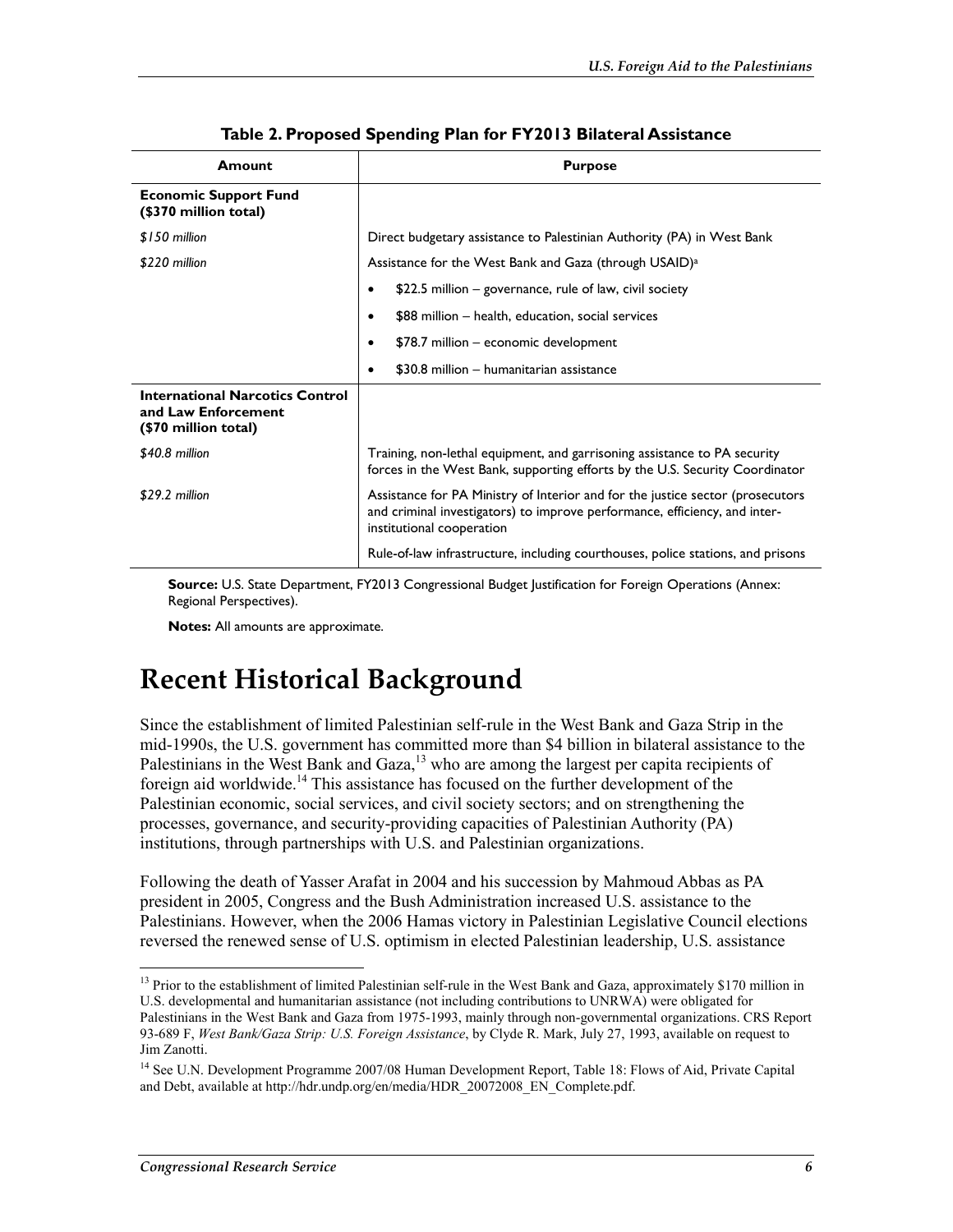was restructured and reduced. The United States halted direct foreign aid to the PA but continued providing humanitarian and project assistance to the Palestinian people through international and non-governmental organizations (NGOs). The ban on direct assistance continued during the brief tenure of a Hamas-led power-sharing government (February to June 2007). During that time, the United States and the other members of the international Quartet (the United Nations Secretary-General's office, the European Union (EU), and Russia) unsuccessfully demanded that Hamas accept the Quartet principles—recognition of Israel's right to exist, renunciation of violence, and acceptance of previous Israeli-Palestinian agreements.

Subsequent events altered the situation dramatically. In June 2007, Hamas forcibly took control of the Gaza Strip. PA President and Fatah head Mahmoud Abbas, calling the move a "coup," dissolved the power-sharing government and tasked the politically independent technocrat Salam Fayyad to serve as prime minister and organize a new PA "caretaker" government in the West Bank. Within days, the United States lifted its economic and political embargo on the PA.

The Bush Administration and Congress then boosted U.S. aid levels in hopes of fostering an economic and security climate conducive to peaceful coexistence between Israel and a future Palestinian state. The revival of Israeli-Palestinian negotiations for a final-status agreement in conjunction with the Annapolis Conference of November 2007 provided further impetus for U.S. economic support of the institutional and societal building blocks deemed crucial for Palestinian self-governance. The Obama Administration has advocated a similar approach. Attempts by both Administrations to broker an Israeli-Palestinian negotiating process that yields a substantive and lasting resolution of core issues in dispute by the parties (borders, security, refugees, the status of Jerusalem, settlements, and water rights) have thus far proven unsuccessful.

Prospects for negotiations may be even dimmer for the near term given heightened Israeli security concerns in the context of region-wide political uncertainty and the effort by the PA and PLO to pursue widespread international recognition of Palestinian statehood.

# **Major Conditions, Limitations, and Restrictions on Aid**

Annual appropriations legislation routinely contains the following conditions, limitations, and restrictions on U.S. aid to Palestinians:15

- *Hamas*: No aid is permitted for Hamas or Hamas-controlled entities.
- *Power-Sharing PA Government*: No aid is permitted for a power-sharing PA government that includes Hamas as a member, or that results from an agreement with Hamas and over which Hamas exercises "undue influence," unless the President certifies that the PA government, including all ministers, has accepted the following two principles embodied in Section 620K of the Palestinian Anti-Terrorism Act of 2006 (PATA), P.L. 109-446: (1) recognition of "the Jewish state of Israel's right to exist" and (2) acceptance of previous Israeli-Palestinian agreements (the "Section 620K principles"). If the PA government is "Hamas-

<sup>1</sup> <sup>15</sup> Conditions, limitations, and restrictions for FY2012 are contained in the Consolidated Appropriations Act, 2012 (P.L. 112-74), secs. 7035-7040 and 7086.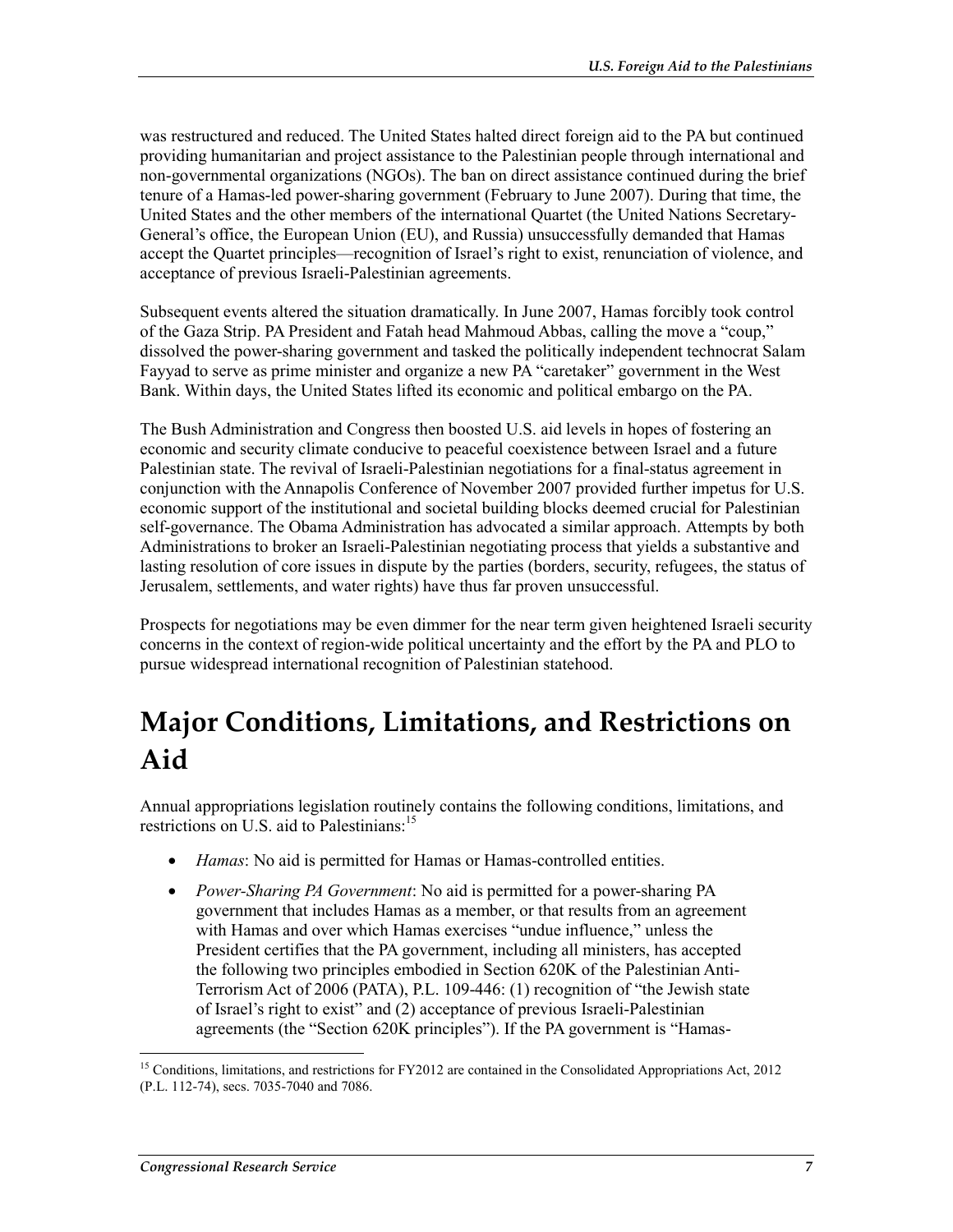controlled," PATA applies additional conditions, limitations, and restrictions on aid. Under PATA, in the event Hamas participation in a PA government precludes ministries from receiving aid, the PA president and judiciary (if not Hamascontrolled) may under certain conditions receive aid pursuant to a presidential waiver for national security purposes.

It is unclear whether a power-sharing government of the type anticipated under the May 2011 or February 2012 Fatah-Hamas agreements would come under the legal definition of a "power-sharing PA government that includes Hamas as a member" or a government over which Hamas exercises "undue influence." It is also unclear whether it would come under the legal definition of a "Hamascontrolled" PA government, and thus trigger the additional conditions on U.S. aid cited above. Under PATA, the Palestinian Legislative Council (PLC) is considered to be part of the PA, but the legal consequences if the PLC were to reconvene with the majority Hamas won in 2006 are still unclear.<sup>16</sup>

- *PLO and Palestinian Broadcasting Corporation (PBC)*: No aid is permitted for the PLO or for the PBC.
- *Palestinian State*: No aid is permitted for a future Palestinian state unless the Secretary of State certifies that the governing entity of the state.
- 1. has demonstrated a firm commitment to peaceful coexistence with the State of Israel;
- 2. is taking appropriate measures to counter terrorism and terrorist financing in the West Bank and Gaza in cooperation with Israel and others; and
- 3. is working with other countries in the region to vigorously pursue efforts to establish a just, lasting, and comprehensive peace in the Middle East that will enable Israel and an independent Palestinian state to exist within the context of full and normal relationships.

This restriction does not apply to aid meant to reform the Palestinian governing entity so that it might meet the three conditions outlined above. Additionally, the President is permitted to waive this restriction for national security purposes.

- *PA Personnel in Gaza*: No aid is permitted for PA personnel located in Gaza. Although the PA does pay salaries to individuals located in Gaza, USAID says that U.S. direct budgetary assistance to the PA goes toward paying off the PA's commercial debts (see "Direct Assistance to the Palestinian Authority" below).
- *Palestinian Membership in the United Nations or U.N. Specialized Agencies*: No Economic Support Fund aid is permitted to the PA if the Palestinians obtain from this point forward (the restriction does not apply to Palestinian membership in UNESCO) "the same standing as member states or full membership as a state in the United Nations or any specialized agency thereof outside an agreement negotiated between Israel and the Palestinians." The Secretary of State may

<sup>&</sup>lt;sup>16</sup> Although a Hamas-majority PLC could technically pass legislation controlling various functions of the PA government, a document summarizing a May 16, 2011, 3D Security Initiative briefing for a congressional staff audience stated that the PLC would not likely play an activist role—absent widespread consensus across factions given the interim nature of the power-sharing agreement as a placeholder anticipating PA presidential and legislative elections.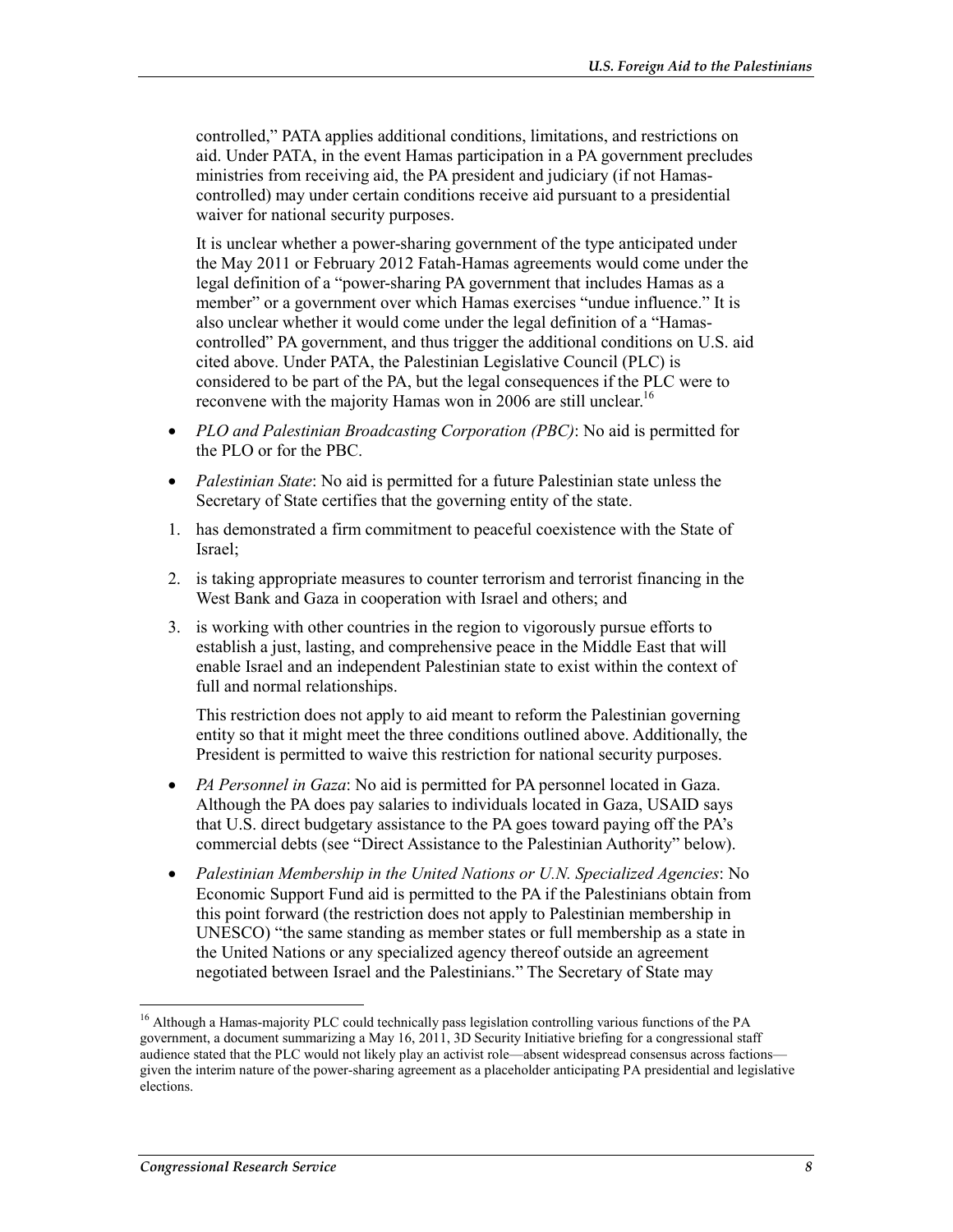waive this restriction for national security reasons by filing a waiver detailing how "the continuation of assistance would assist in furthering Middle East peace."<sup>17</sup>

• *Vetting, Monitoring, and Evaluation*: As discussed throughout this report, for U.S. aid programs for the Palestinians, annual appropriations legislation routinely requires executive branch reports and certifications, as well as internal and Government Accountability Office (GAO) audits. These requirements are aimed at preventing U.S. aid from benefitting Palestinian terrorists or abetting corruption, ensuring the amenability of Palestinian society and institutions to aid programs, assessing the programs' effectiveness, and monitoring intervening variables (such as aid from international actors). $^{18}$ 

### **Types of U.S. Bilateral Aid to the Palestinians**

|                                    |                | ັ             |                | . .            |               |               |                |                |         |
|------------------------------------|----------------|---------------|----------------|----------------|---------------|---------------|----------------|----------------|---------|
| Account                            | <b>FY2005</b>  | <b>FY2006</b> | <b>FY2007</b>  | <b>FY2008</b>  | <b>FY2009</b> | <b>FY2010</b> | <b>FY2011</b>  | <b>FY2012</b>  | FY2013a |
| <b>ESF</b>                         | 224.4          | 148.5         | 50.0           | 389.5          | 776.0         | 400.4         | 400.4          | 400.4          | 370.0   |
| P.L. 480<br>Title II<br>(Food Aid) | 6.0            | 4.4           | 19.488         | $\blacksquare$ | 20.715        | -             | $\blacksquare$ | $\blacksquare$ | -       |
| <b>INCLE</b> <sup>b</sup>          | $\blacksquare$ |               | $\blacksquare$ | 25.0           | 184.0         | 100.0         | 150.0          | 113.0          | 70.0    |
| <b>Total</b>                       | 230.4          | 153.243       | 69.488         | 414.5          | 980.715       | 500.4         | 550.4          | 513.4          | 440.0   |

#### **Table 3. U.S. Bilateral Assistance to the Palestinians, FY2005-FY2013**

(regular and supplemental appropriations; current year \$ in millions)

**Sources:** U.S. State Department, USAID.

**Notes:** All amounts are approximate; for purposes of this table and this report, "bilateral assistance" does not include U.S. contributions to UNRWA or other international organizations from the Migration and Refugee Assistance (MRA) or Emergency Refugee and Migration Assistance (ERMA) accounts, regardless of how the term is defined in legislation.

- a. Amounts stated for FY2013 have been requested but not yet appropriated.
- b. INCLE stands for International Narcotics Control and Law Enforcement. INCLE figures do not include \$86.362 million of FY2006 ESF funds reprogrammed into the INCLE account by President Bush in January 2007 (see "Direct Assistance to the Palestinian Authority" below).

 $17$  P.L. 112-74, sec. 7086(a).

<sup>&</sup>lt;sup>18</sup> P.L. 112-74, secs. 7039-7040. GAO audits are available on the following U.S. aid programs to the Palestinians: (1) Economic Support Fund, including direct assistance to the PA and project assistance (audit for FY2008-FY2009 accessible at http://www.gao.gov/new.items/d10623r.pdf), (2) security assistance to the PA through the International Narcotics Control and Law Enforcement account (http://www.gao.gov/new.items/d10505.pdf), and (3) contributions to UNRWA through the Migration and Refugee Assistance and Emergency Refugee and Migration Assistance accounts (http://www.gao.gov/new.items/d09622.pdf).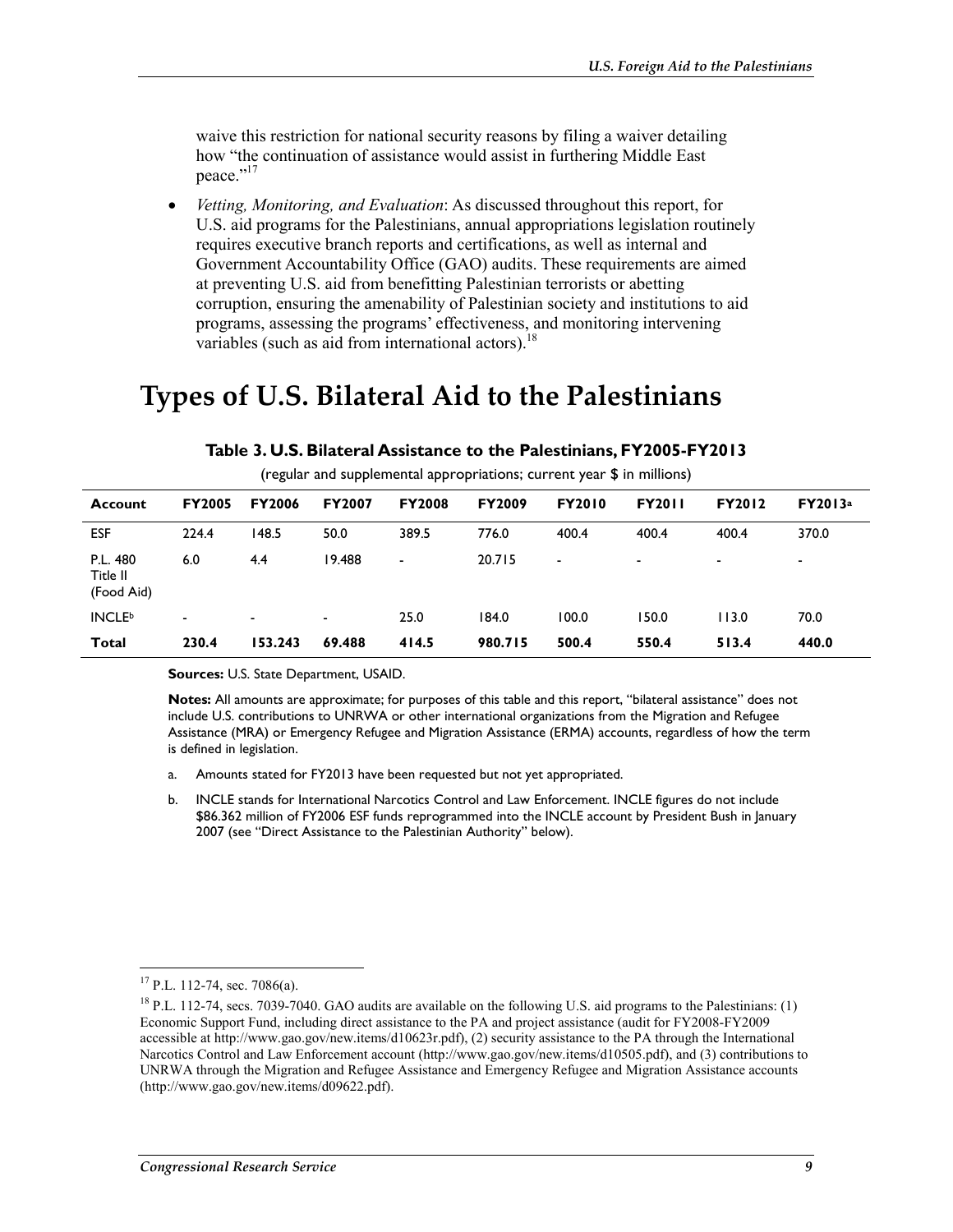#### **Economic Support Fund Project Assistance**

#### **Types of Funding Programs**

Most aid to the Palestinians is appropriated through the Economic Support Fund (ESF) account and provided by USAID (and, to a far lesser degree, the State Department<sup>19</sup>) to U.S. nongovernmental organizations (NGOs) operating in the West Bank and the Gaza Strip.<sup>20</sup> Funds are allocated in this program for projects in sectors such as humanitarian assistance, economic development, democratic reform, improving water access and other infrastructure, health care, education, and vocational training (currently most, if not all, funds for the Gaza Strip are dedicated to humanitarian assistance and economic recovery needs).21 See **Table 1** and **Table 2** above for the Obama Administration's proposed spending plans for FY2012 and FY2013 ESF West Bank/Gaza assistance.

#### **Vetting Requirements and Procedures**

USAID subjects its programs worldwide to vetting requirements to ensure the proper use of funds appropriated through its accounts. USAID's West Bank and Gaza program is subject to a specialized vetting process (for non-U.S. organizations) and to yearly audits intended to ensure that funds are not diverted to Hamas or other organizations classified as terrorist groups by the U.S. government.<sup>22</sup> This vetting process has become more rigorous in recent years in response to allegations that U.S. economic assistance was indirectly supporting Palestinian terrorist groups, and following an internal audit in which USAID concluded it could not "reasonably ensure" that its money would not wind up in terrorist hands. $^{23}$ 

<sup>&</sup>lt;sup>19</sup> For example, see the State Department's Middle East Partnership Initiative (MEPI) West Bank/Gaza website at http://mepi.state.gov/med-region/west-bank-and-gaza.html.

<sup>&</sup>lt;sup>20</sup> The State Department's FY2012 Congressional Budget Justification for Foreign Operations (Annex: Regional Perspectives), p. 571, stated that "The United States will continue to respond to humanitarian needs in Gaza as they arise, through emergency assistance to the most vulnerable populations through nongovernmental organizations not controlled by Hamas or other foreign terrorist organizations. All assistance programs for Gaza, consistent with legislative requirements, will work through vetted local, U.S., or international nongovernmental organizations to meet U.S. objectives and follow established safeguards that will ensure funding is only used where, how, and by whom it is intended. The United States will similarly continue to work with the Government of Israel to try to develop an effective crossings protocol that improves the flow of humanitarian, recovery, and commercial goods into and out of Gaza without compromising Israel's security."

<sup>21</sup> For further detail on the types of projects funded, see GAO, *Foreign Assistance: U.S. Assistance to the West Bank and Gaza for Fiscal Years 2008 and 2009*, May 14, 2010.

 $^{22}$  P.L. 112-74, sec. 7039(b) sets forth the legal requirements for vetting: "Prior to the obligation of funds appropriated by this Act under the heading `Economic Support Fund' for assistance for the West Bank and Gaza, the Secretary of State shall take all appropriate steps to ensure that such assistance is not provided to or through any individual, private or government entity, or educational institution that the Secretary knows or has reason to believe advocates, plans, sponsors, engages in, or has engaged in, terrorist activity nor, with respect to private entities or educational institutions, those that have as a principal officer of the entity's governing board or governing board of trustees any individual that has been determined to be involved in, or advocating terrorist activity or determined to be a member of a designated foreign terrorist organization: *Provided*, That the Secretary of State shall, as appropriate, establish procedures specifying the steps to be taken in carrying out this subsection and shall terminate assistance to any individual, entity, or educational institution which the Secretary has determined to be involved in or advocating terrorist activity."

<sup>23 &</sup>quot;Audit: Terrorists Got U.S. Aid; Agency's Screening Called Inadequate," *Chicago Tribune*, November 16, 2007; Testimony of Henrietta Fore, then USAID Administrator and Director of U.S. Foreign Assistance, House Appropriations Subcommittee on State, Foreign Operations, and Related Programs Holds Hearing on the Fiscal 2009 (continued...)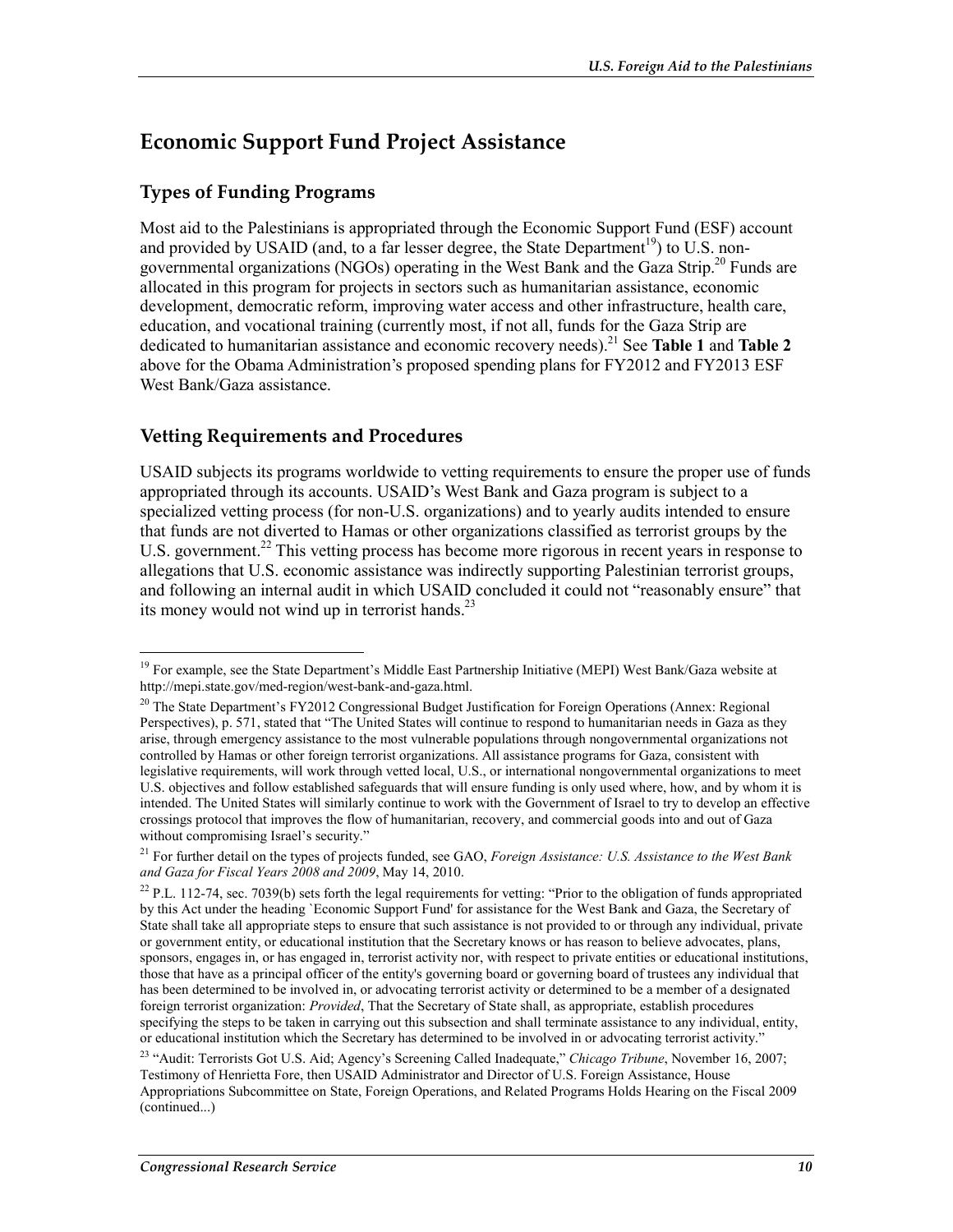A February 2009 statement from USAID described its revamped vetting procedures as follows:

All NGOs applying for grants from USAID are required to certify, before award of the grant will be made, that they do not provide material support to terrorists.... Before making an award of either a contract or a grant to a local NGO, the USAID West Bank/Gaza Mission checks the organization and its principal officers, directors and other key personnel against lists maintained by the Office of Foreign Assets Control (OFAC) within the U.S. Department of Treasury. The Mission also checks these organizations and individuals through law enforcement and intelligence community systems accessed by USAID's Office of Security. At present, the Mission collects additional information up front in addition to the individual's full [four-part] name, such as a government issued photo-ID number and the individual's date and place of birth.... [USAID's] West Bank/Gaza program possess[es] the most comprehensive partner vetting system for foreign assistance throughout the U.S. Government.<sup>24</sup>

A May 2009 Government Accountability Office (GAO) report found that USAID had strengthened its antiterrorism policies and procedures in response to recommendations GAO had made in a 2006 report. $25$ 

#### **Direct Assistance to the Palestinian Authority**

Budgetary assistance is a major part of the U.S. strategy to support the PA in the West Bank, although some Members of Congress expect better governance and more vigilant action from the PA toward peace with Israel in return.<sup>26</sup> According to annual foreign operations appropriations laws, congressionally approved funds for the West Bank and Gaza Strip cannot be given directly to the PA unless the President submits a waiver to Congress stating that doing so is in the interest of national security, and the Secretary of State certifies that there is a single PA treasury account, civil service roster, and payroll.<sup>27</sup> Annual appropriations legislation also routinely places conditions on aid to any power-sharing PA government "of which Hamas is a member," and the

<sup>(...</sup>continued)

Budget for the U.S. Agency for International Development, February 27, 2008.

<sup>&</sup>lt;sup>24</sup> Statement issued by USAID to CRS on February 5, 2009. USAID does not subject U.S. organizations to vetting due to U.S. privacy law concerns. See GAO, *Measures to Prevent Inadvertent Payments to Terrorists Under Palestinian Aid Programs Have Been Strengthened, but Some Weaknesses Remain*, GAO Foreign Assistance Report 09-622, May 2009.

<sup>25</sup> See GAO, *Measures to Prevent Inadvertent Payments to Terrorists*…, op. cit. A schematic detailing USAID's vetting process is found on page 42 of the report. GAO did recommend in the report that USAID take steps to ensure that it and its primary contractors use the same rigor at the subcontractor level that they employed in requiring antiterrorism clauses and certifications during their contracting process.

<sup>&</sup>lt;sup>26</sup> Ileana Ros-Lehtinen, Chairman of the House Foreign Affairs Committee, voiced significant concern over the Administration's provision of direct budgetary assistance to the PA when serving as Ranking Member in November 2010: "It is deeply disturbing that the Administration is continuing to bail out the Palestinian leadership when they continue to fail to meet their commitments, under international agreements and requirements outlined in U.S. law, including dismantling the Palestinian terrorist infrastructure, combating corruption, stopping anti-Israel and anti-Semitic incitement, and recognizing Israel's right to exist as a Jewish state." House Foreign Affairs Committee website: "Ros-Lehtinen Opposes Latest U.S. 'Bailout' Installment for Palestinian Authority," November 11, 2010.

<sup>&</sup>lt;sup>27</sup> See P.L. 112-74, sec. 7040 ("Limitation on Assistance for the Palestinian Authority"). In the event of a presidential waiver, sec. 7040 requires the President to submit a report to the Committees on Appropriations "detailing the justification for the waiver, the purposes for which the funds will be spent, and the accounting procedures in place to ensure that the funds are properly disbursed: *Provided*, That the report shall also detail the steps the Palestinian Authority has taken to arrest terrorists, confiscate weapons and dismantle the terrorist infrastructure."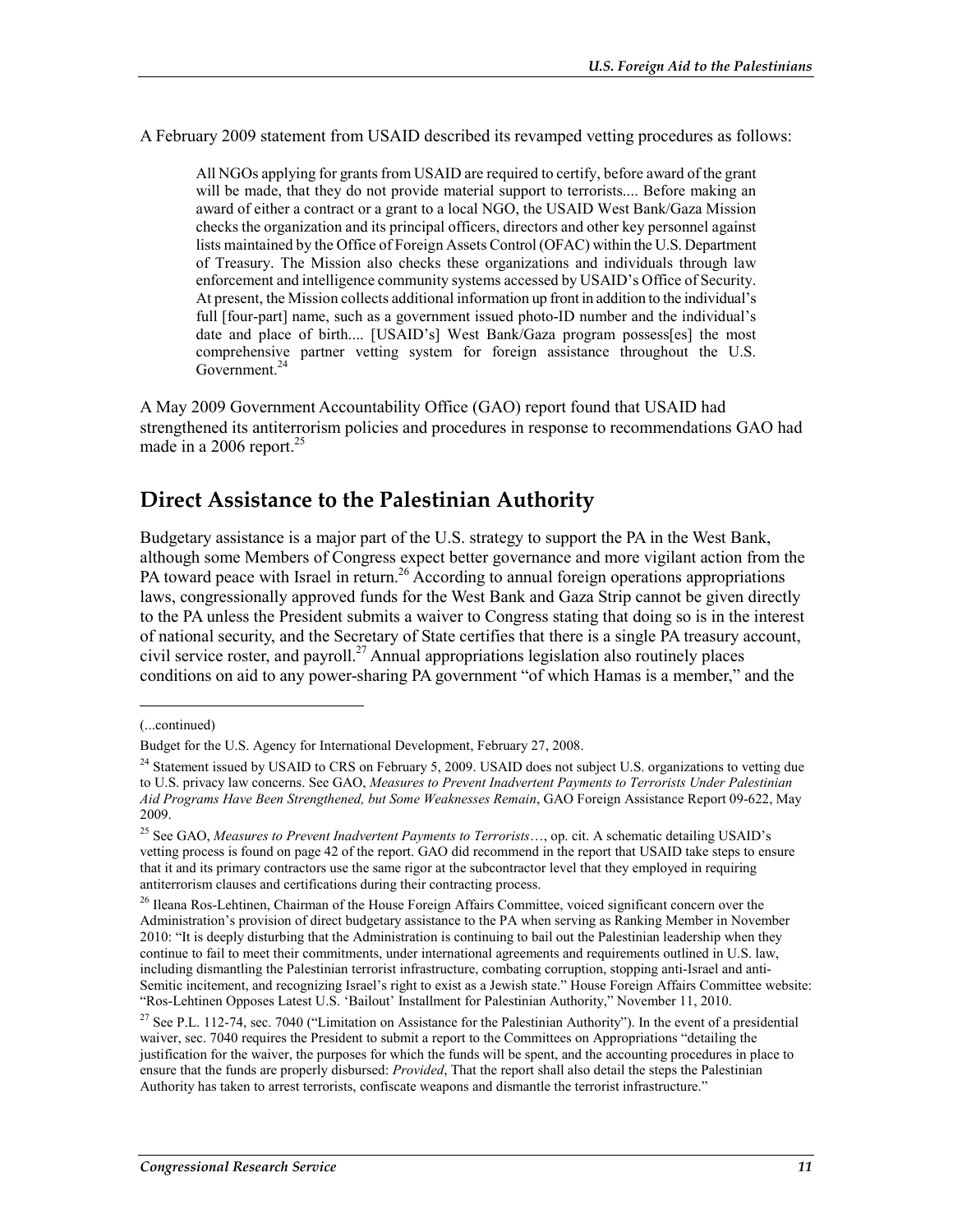FY2012 bill extended these conditions to any PA government that result from an agreement with Hamas over which Hamas has "undue influence" (for further discussion, see "Hamas and a "Unity Government"?" below). Even after money is transferred to the PA's treasury account, the United States retains prior approval of any transactions from that account, along with a three-year power of audit over those funds.<sup>28</sup>

During the final year of President George W. Bush's Administration, President Bush issued waivers providing \$300 million in direct budgetary assistance to the PA. President Barack Obama has followed the precedent Bush established by authorizing a total of \$550 million in direct budgetary assistance during his first two years in office, as follows:

- In July 2009, \$200 million in ESF money were transferred to the PA in the wake of a presidential waiver issued by President Obama.29
- In November 2009, \$75 million in budgetary assistance were provided to the PA under the July presidential waiver as an advance on FY2010 ESF funds, pursuant to a continuing resolution (later appropriated pursuant to P.L. 111-117).
- In April 2010, another \$75 million in budgetary assistance from the ESF account were provided to the PA via presidential waiver.  $30<sup>30</sup>$
- In November 2010, \$150 million in budgetary assistance were provided to the PA via presidential waiver as an advance on FY2011 ESF funds, pursuant to the Continuing Appropriations Act, 2011 (P.L. 111-242).<sup>31</sup>
- In August 2011, \$50 million in budgetary assistance from the ESF account were provided via presidential waiver.<sup>32</sup>

Direct U.S. budgetary assistance to the PA goes toward paying off its commercial debt, as the following USAID congressional notification language says:

Cash transfer funds will be used to service debt to commercial suppliers and commercial banks. Debt to commercial banks will be debt originally incurred for purchases from commercial suppliers. Each of the payees will have been vetted in accordance with USAID West Bank and Gaza existing procedures as a precondition to the transfer of funds by the PA for such payments. Funds may also be used to pay for upcoming purchases from commercial suppliers or reimbursements of recent purchases from the same. The funds will not be used to pay PA salaries. If the PA is unable to meet its budgetary obligations, the progress made in improving security and promoting economic growth could be severely undermined, which could have significant and lasting negative consequences for USG efforts to support regional stability and secure a lasting peace between Israel and the Palestinians.<sup>33</sup>

<sup>1</sup>  $^{28}$  Congressional briefing with State Department and USAID officials, July 9, 2009.

<sup>29</sup> Presidential Determination No. 2009-23.

<sup>30</sup> Presidential Memorandum 2010-06.

<sup>&</sup>lt;sup>31</sup> Presidential Determination 2011-1.

 $32$  USAID FY2011 Congressional Notification #133, August 18, 2011; Presidential Determination 2011-14, August 30, 2011.

<sup>33</sup> USAID FY2011 Congressional Notification #133, August 18, 2011.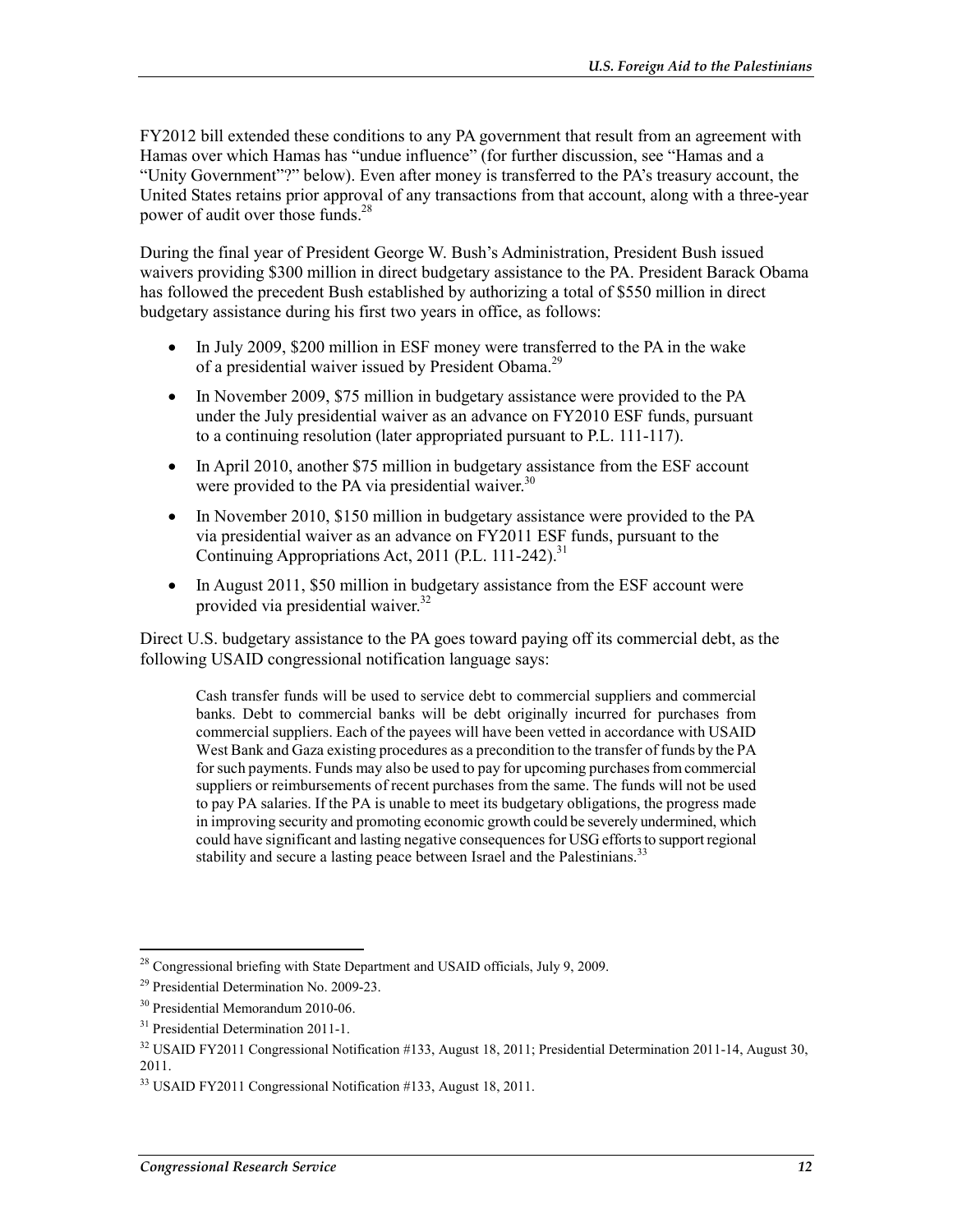### **U.S. Security Assistance to the Palestinian Authority**

As mentioned above, aid has been given to train, reform, advise, house, and provide non-lethal equipment for PA civil security forces in the West Bank loyal to President Abbas in an effort both to counter militants from organizations such as Hamas and Palestinian Islamic Jihad, and to establish the rule of law for an expected Palestinian state. A small but increasing proportion of this training and infrastructure assistance has been provided to strengthen and reform the PA criminal justice sector (see **Table 1** and **Table 2** above). This assistance has come from the International Narcotics Control and Law Enforcement (INCLE) account—to which a total of \$658.4 million has been appropriated or reprogrammed for use in the West Bank since 2007. The Obama Administration has requested an additional \$70 million in FY2013 INCLE funding.

Since Hamas gained control of the Gaza Strip, the office of the U.S. Security Coordinator (USSC) for Israel and the Palestinian Authority (a three-star U.S. general, supported as of late 2011 by U.S. and allied staff and military officers from the United Kingdom, Canada, and seven other countries) has worked in coordination with the State Department's Bureau of International Narcotics and Law Enforcement Affairs (INL) to help train roughly 1,000 PA Presidential Guard and 4,200 PA National Security Forces (NSF) troops at the International Police Training Center near Amman, Jordan. The USSC and INL reportedly plan to help organize and train a total of approximately 6,000 troops, including 10 500-man NSF battalions (approximately eight of which have already been trained or begun training). At a July 12, 2011, hearing before the House Foreign Affairs Subcommittee on the Middle East and South Asia, Lieutenant General Michael Moeller, the current USSC, outlined some changes in emphasis for the USSC/INL program for FY2012:

This year, we will transition the program into the next phase of our campaign plan: Building institutional capacity. This new phase is less resource intensive as we move away from primarily providing the Palestinian security forces with equipment and infrastructure toward an increasingly direct "advise and assist" role.

In this phase, we will help the PASF develop indigenous readiness, training, and logistics programs and the capability to maintain/sustain their force structure readiness and infrastructure. Additionally, the USSC will continue to support other US rule of law programs that assist the Palestinians to improve the performance of the Justice and Corrections Sectors.

The USSC/INL security assistance program exists alongside other assistance and training programs reportedly provided to Palestinian security forces and intelligence organizations by the European Union and various countries, including probable covert U.S. assistance programs.<sup>34</sup> By most accounts, the PA forces receiving training have shown increased professionalism and have helped substantially improve law and order and lower the profile of terrorist organizations in West Bank cities.

However, the aspiration to coordinate international security assistance efforts and to consolidate the various PA security forces under unified civilian control that is accountable to rule of law and to human rights norms remains largely unfulfilled. PA forces have come under criticism for the

<sup>34</sup> See, e.g., Ian Cobain, "CIA working with Palestinian security agents," *guardian.co.uk*, December 17, 2009; Yezid Sayigh, "'Fixing Broken Windows': Security Sector Reform in Palestine, Lebanon and Yemen," Carnegie Endowment for International Peace, October 2009.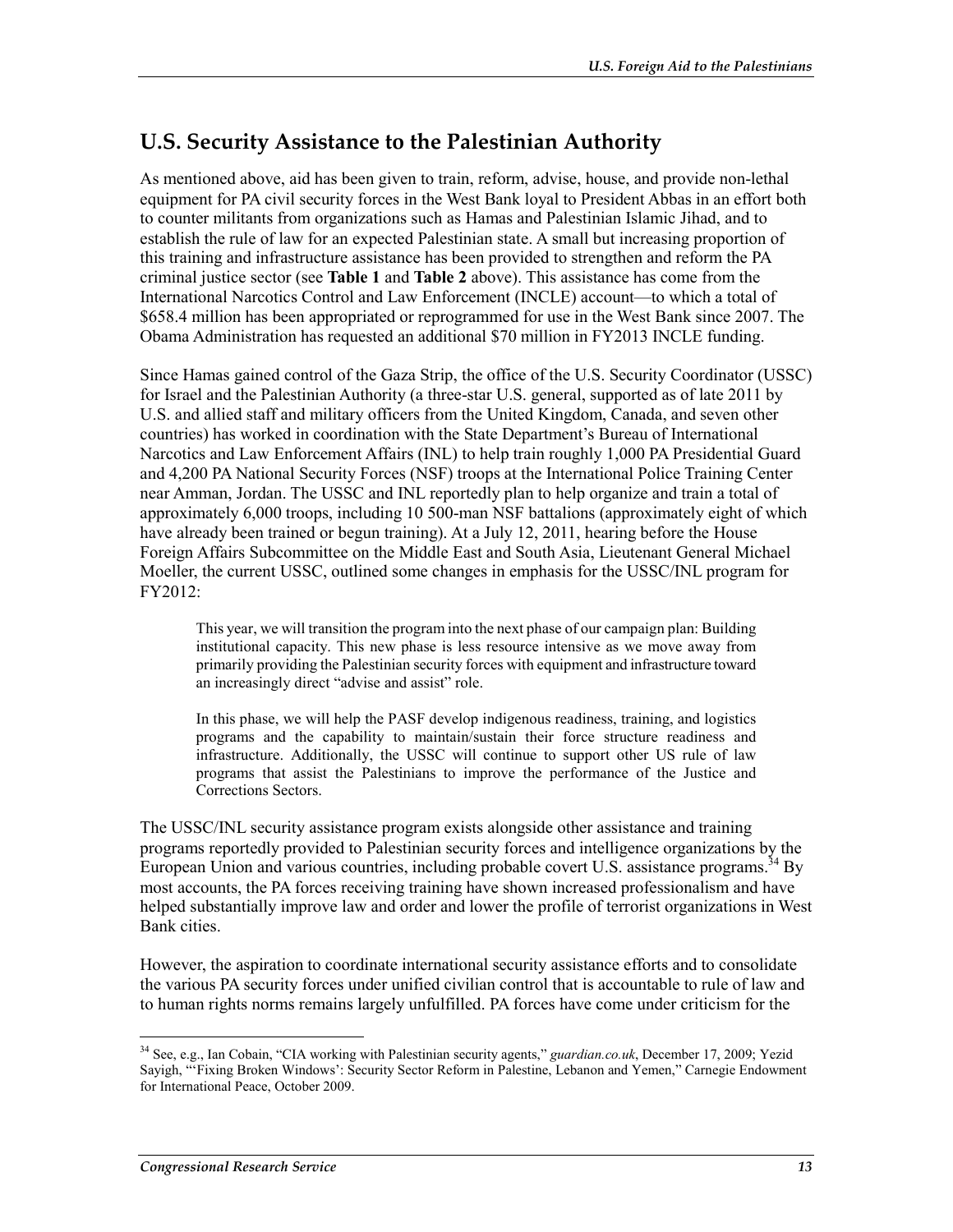political targeting of Hamas—in collaboration with Israel and the United States—through massive shutdowns and forced leadership changes to West Bank charities with alleged ties to Hamas members and through reportedly arbitrary detentions of Hamas members and supporters.<sup>35</sup> Some Palestinians and outside observers also assert that the effectiveness and credibility of PA operations are undermined by Israeli restrictions—including curfews, checkpoints, no-go zones, and limitations on international arms and equipment transfers—as well as by Israel's own security operations in the West Bank<sup>36</sup> and the blockade and closure of crossings around Gaza. Israel claims that its continuing operations in the West Bank are necessary in order to reduce the threat of terrorism. It is unclear how concerns about the effectiveness of the PA security might evolve if anti-Israel protests in the West Bank increase in frequency and intensity amid the region-wide political unrest and heightened Israeli-Palestinian tension—sparked by failed negotiating efforts, a possible U.N. action on Palestinian statehood in September 2011, and periodic outbursts of violence.

How potential Fatah-Hamas consensus on a PA governing arrangement may affect the activities of PA security forces in the West Bank is unclear, although it is possible that these activities will remain largely unchanged until either PA presidential and legislative elections can be held or Fatah and Hamas can agree on security coordination for both the West Bank and Gaza. The likelihood of either contingency occurring is seriously questioned by many observers.

# **U.S. Contributions to UNRWA**

### **Overview**

1

The United States is the largest single-state donor to UNRWA, which provides food, shelter, medical care, and education for many of the original refugees from the 1948 Arab-Israeli war and their descendants—now comprising approximately 4.8 million Palestinians in Jordan, Syria, Lebanon, the West Bank, and Gaza. U.S. contributions to UNRWA—separate from U.S. bilateral aid to the West Bank and Gaza—come from the Migration and Refugee Assistance (MRA) account and the Emergency Refugee and Migration Assistance (ERMA) account. Since UNRWA's inception in 1950, the United States has provided the agency with approximately \$4 billion in contributions (see **Table 4** below). Other refugees worldwide fall under the mandate of the U.N. High Commissioner for Refugees (UNHCR).

The budget for UNRWA's core activities (general fund) in 2011 was \$568 million, funded mainly by Western governments, international organizations, and private donors.<sup>37</sup> UNRWA also creates

<sup>35</sup> See, e.g., Nathan Thrall, "Our Man in Palestine," *New York Review of Books*, October 14, 2010. For further discussion of human rights concerns surrounding PA security forces in the West Bank and Hamas in Gaza, see Human Rights Watch, *Internal Fight: Palestinian Abuses in Gaza and the West Bank*, July 29, 2008.

<sup>36</sup> See International Crisis Group, *Squaring the Circle: Palestinian Security Reform Under Occupation*, Middle East Report No. 98, September 7, 2010; International Crisis Group, *Ruling Palestine II: The West Bank Model?* Middle East Report No. 79, July 17, 2008. These operations underscore the fact that the Israeli-Palestinian agreements that authorized the creation of Palestinian security forces in the 1990s in areas of limited Palestinian self-rule contained clauses that preserved Israel's prerogative to conduct operations in those areas for purposes of its own security.

<sup>&</sup>lt;sup>37</sup> According to statistics from UNRWA's website accessed in 2010, U.S. contributions in 2009 constituted approximately 20% of the UNRWA General Fund budget and 27% of the total budget. Aggregate contributions from the European Commission and European states (including both EU members and non-members) and regions constituted approximately 52% of the total budget.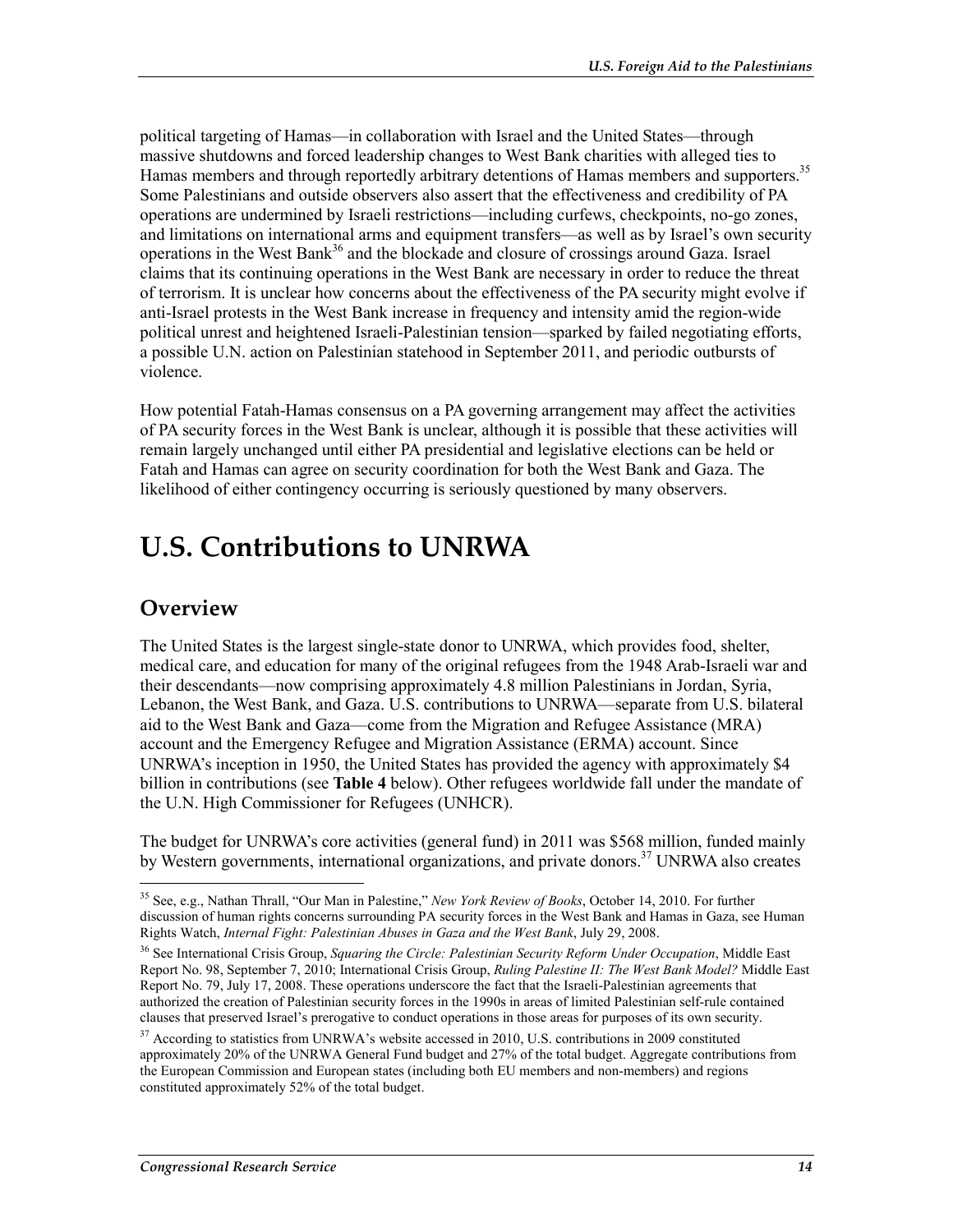special emergency funds for pressing humanitarian needs. U.S. contributions (which are made from the Migration and Refugee Assistance (MRA) and Emergency Refugee and Migration Assistance (ERMA) accounts managed by the State Department's Bureau of Population, Refugees, and Migration (PRM)) totaled \$249.4 million for FY2011 (\$145.6 million for the general fund, \$103.8 million for emergency funds and special projects), and totaled \$238 million for FY2010 (\$125 million and \$113 million, respectively). According to the Obama Administration's request, approximately \$232 million in total contributions are expected for FY2012.

| $(III)$ p $IIIIII$ $(III)$ |               |                       |               |  |  |  |
|----------------------------|---------------|-----------------------|---------------|--|--|--|
| Fiscal Year(s)             | <b>Amount</b> | <b>Fiscal Year(s)</b> | <b>Amount</b> |  |  |  |
| 1950-1989                  | 1,473.3       | 2001                  | 123.0         |  |  |  |
| 1990                       | 57.0          | 2002                  | 119.3         |  |  |  |
| 1991                       | 75.6          | 2003                  | 134.0         |  |  |  |
| 1992                       | 69.0          | 2004                  | 127.4         |  |  |  |
| 1993                       | 73.8          | 2005                  | 108.0         |  |  |  |
| 1994                       | 78.2          | 2006                  | 137.0         |  |  |  |
| 1995                       | 74.8          | 2007                  | 154.2         |  |  |  |
| 1996                       | 77.0          | 2008                  | 184.7         |  |  |  |
| 1997                       | 79.2          | 2009                  | 268.0         |  |  |  |
| 1998                       | 78.3          | 2010                  | 237.8         |  |  |  |
| 1999                       | 80.5          | 2011                  | 249.4         |  |  |  |
| 2000                       | 89.0          | <b>TOTAL</b>          | 4,148.5       |  |  |  |
|                            |               |                       |               |  |  |  |

#### **Table 4. Historical U.S. Government Contributions to UNRWA**   $(1, 6, \ldots)$  in  $(1, 1, \ldots)$

**Source:** U.S. State Department.

**Notes:** All amounts are approximate.

Until the 1990s, Arab governments refrained from contributing to UNRWA's budget in an effort to keep the Palestinian refugee issue on the international agenda and to press Israel to accept responsibility for their plight. Since then, most Arab states have made relatively small annual contributions.

In Gaza, most observers acknowledge that the role of UNRWA in providing basic services (i.e., food, health care, education) takes much of the governing burden off Hamas. As a result, some complain that this amounts to UNRWA's enabling of Hamas and argue that its activities should be discontinued or scaled back. This is in addition to critics who question UNRWA's existence because they believe it perpetuates Palestinian dependency and resentment against Israel.<sup>38</sup> However, many others, U.S. and Israeli officials included, believe that UNRWA plays a valuable role by providing stability and serving as the eyes and ears of the international community in

<sup>&</sup>lt;u>.</u> 38 See, e.g., Michael S. Bernstam, "The Palestinian Proletariat," *Commentary*, December 2010.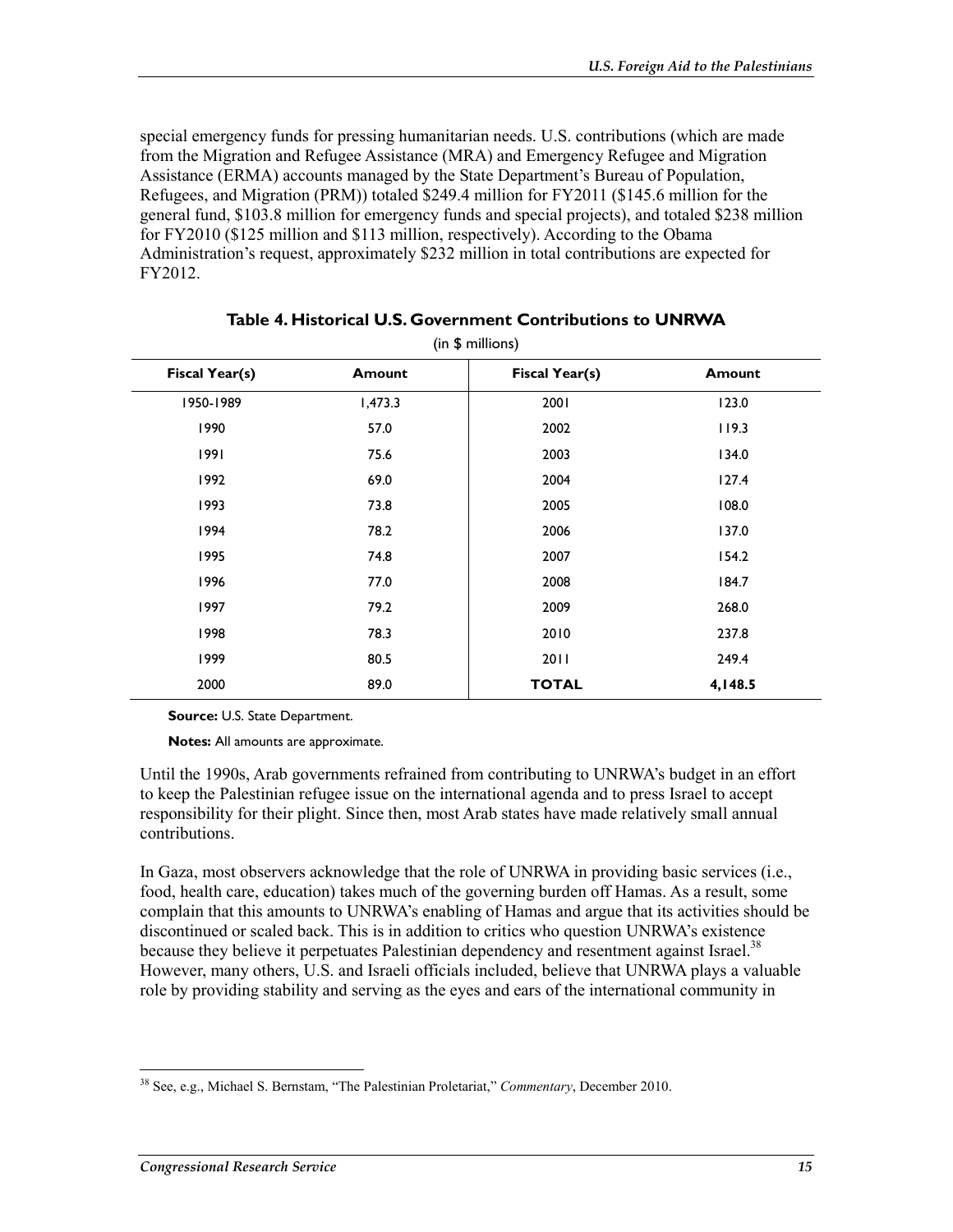Gaza. They generally prefer UNRWA to the uncertain alternative that might emerge if UNRWA were removed from the picture.<sup>39</sup>

#### **Issues for Congress**

Some observers, including a former general counsel for UNRWA, have criticized UNRWA for, among other things, insufficient or flawed vetting procedures and engaging in political advocacy.<sup>40</sup> UNRWA and its supporters, however, maintain that UNRWA officials are fulfilling their mandated roles as well as can be expected under challenging circumstances (i.e., UNRWA's lack of a robust policing capability and other operational limitations, political pressures, and security concerns). $41$ 

In testimony before the House Appropriations Subcommittee on State, Foreign Operations and Related Programs on April 23, 2009, Secretary of State Hillary Rodham Clinton spoke for the Obama Administration regarding U.S. oversight of contributions to UNRWA:

We have made it clear to UNRWA, the United Nations Relief And Works Agency, that we intend to carefully track any aid that they receive. They have taken additional steps, partly at our urging, to make their process more transparent, consistent with both United Nations commitments and U.S. legislation. They conduct background checks on employees. They share staff lists with us and with Israel. They prohibit staff participation in political activities. They launch investigations upon receiving information from Israel, us, or anyone else about any staff member engaging in inappropriate or illicit activities. They are actually investigating staff members right now who were elected in internal elections within Gaza. And we have pressed them very hard because they have to earn our confidence in this.<sup>42</sup>

#### **Vetting of UNRWA Contributions**

The primary concern raised by some Members of Congress is that U.S. contributions to UNRWA might be used to support terrorists. Section 301(c) of the 1961 Foreign Assistance Act (P.L. 87- 195), as amended, says that "No contributions by the United States shall be made to [UNRWA] except on the condition that [UNRWA] take[s] all possible measures to assure that no part of the United States contribution shall be used to furnish assistance to any refugee who is receiving military training as a member of the so-called Palestine Liberation Army or any other guerrilla type organization or who has engaged in any act of terrorism."

 $39$  See U.S. State Department, FY2011 Congressional Budget Justification for Foreign Operations (Volume 2), p. 86: "U.S. government support for UNRWA directly contributes to the U.S. strategic interest of meeting the humanitarian needs of Palestinians, while promoting their self-sufficiency. UNRWA plays a stabilizing role in the Middle East through its assistance programs, serving as an important counterweight to extremist elements."

<sup>40</sup> See James G. Lindsay, *Fixing UNRWA: Repairing the UN's Troubled System of Aid to Palestinian Refugees*, Washington Institute of Near East Policy Policy Focus #91, January 2009. See also James Phillips, "The Gaza Aid Package: Time to Rethink U.S. Foreign Assistance to the Palestinians," The Heritage Foundation WebMemo No. 2333, March 9, 2009.

<sup>&</sup>lt;sup>41</sup> A direct written rebuttal by Israeli academic Maya Rosenfeld to the former UNRWA general counsel's critiques was carried by UNRWA's website and is available at http://rete-eco.it/attachments/ 5172\_Rejoinder%20to%20Lindsay\_jan09.pdf.

 $42$  Transcript of remarks by Secretary of State Hillary Rodham Clinton, House Appropriations Subcommittee on State, Foreign Operations and Related Programs hearing: "Supplemental Request," April 23, 2009.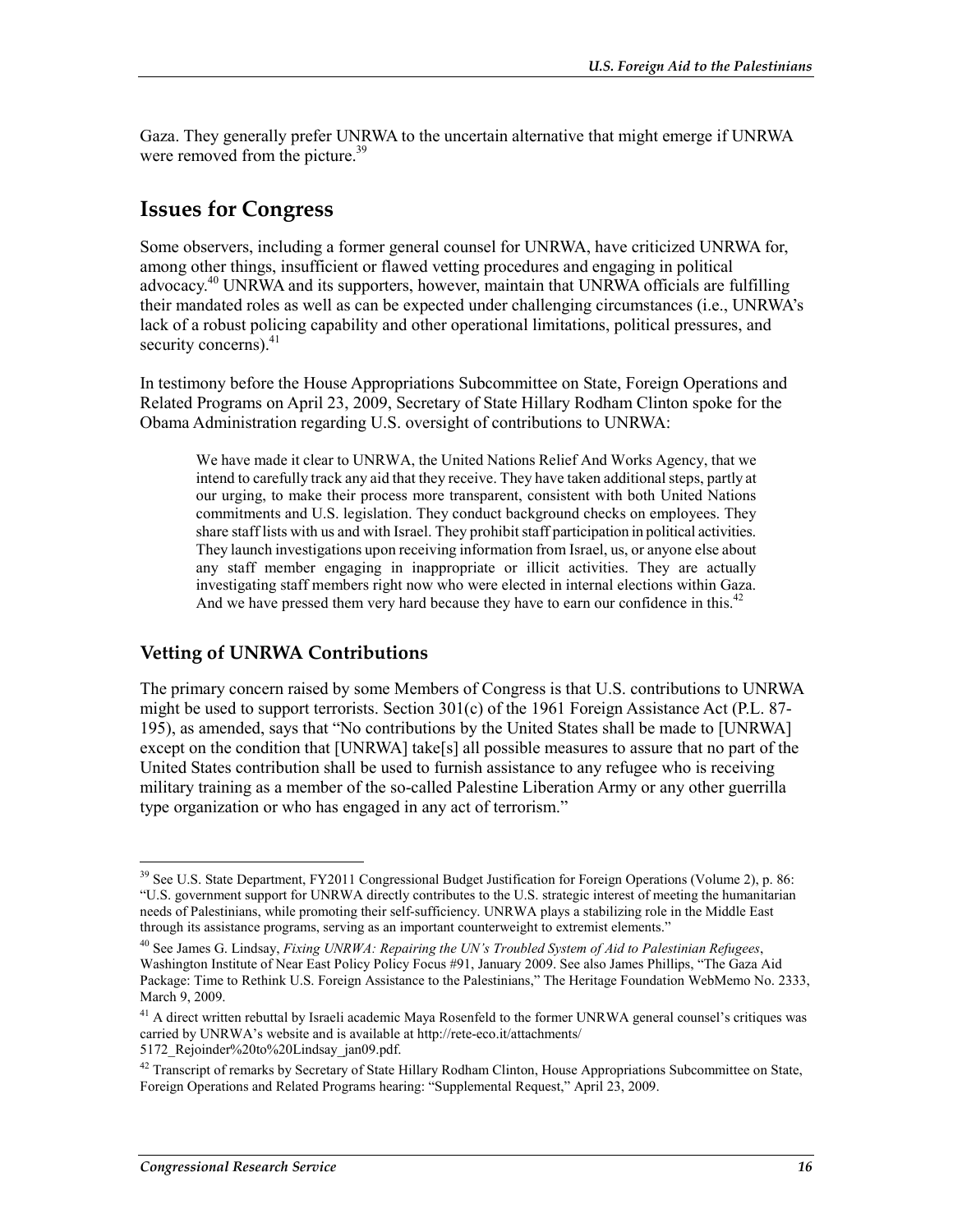A May 2009 GAO report said that, since a previous GAO report in 2003, UNRWA and the State Department had strengthened their policies and procedures to conform with Section 301(c) legal requirements, but that "weaknesses remain."<sup>43</sup> Neither report found UNRWA to be in noncompliance with Section 301(c), and to date, no arm of the U.S. government has made such a finding. The following are some points from the 2009 report and subsequent developments related to it:

- In the 2009 GAO report, State officials said compliance is evaluated based on State's "internal level of confidence that UNRWA has taken all possible measures to ensure that terrorists are not receiving assistance, such as having procedures in place and taking measures to respond to issues that arise."44 State has not defined the term "all possible measures," nor has it defined what would constitute noncompliance with Section 301(c).
- The report said that State had not established written criteria to use in evaluating UNRWA's compliance with Section 301(c), and recommended that State consider doing so.45 In November 2009, State and UNRWA signed a non-binding "Framework for Cooperation" for 2010. The document agreed that, along with the compliance reports UNRWA submits to State biannually, State would use 15 enumerated criteria "as a way to evaluate" UNRWA's compliance with Section  $301(c)$ . State has signed a similar document with UNRWA for 2011 and 2012.<sup>46</sup>
- UNRWA said that it screens its staff and contractors every six months and that it screened all 4.6 million Palestinian refugees and microfinance clients in December 2008 (and intends to make this a routine procedure) for terrorist ties to Al Qaeda and the Taliban, pursuant to a list established pursuant to U.N. Security Council Resolution 1267. UNRWA said that it is unable to screen those of its beneficiaries who are displaced persons from the 1967 war because it does not collect information on those persons.<sup>47</sup>
- UNRWA's UN 1267 terrorist screening list does not include Hamas, Hezbollah, or most other militant groups that operate in UNRWA's surroundings. UNRWA is unwilling to screen its contractors and funding recipients against a list supplied by only one U.N. member state. Nevertheless, UNRWA officials did say that if notified by U.S. officials of potential matches, they would "use the information as a trigger to conduct their own investigation," which led to the report's recommendation that the State Department consider screening UNRWA contractors.48 In response, State says that it now screens quarterly, against the

<sup>43</sup> GAO, *Measures to Prevent Inadvertent Payments to Terrorists*…, op. cit.

 $44$  Ibid.

 $45$  Ibid.

<sup>&</sup>lt;sup>46</sup> "Framework for Cooperation Between UNRWA and the Government of the United States of America for 2012," available at http://www.state.gov/j/prm/releases/frameworknew/185819.htm. The 15 enumerated criteria are found in Annex 2 of the framework document.

<sup>47</sup> GAO, *Measures to Prevent Inadvertent Payments to Terrorists*…, op. cit. In 2006, an organization that advocates for Palestinian refugees estimated the total number of 1967 displaced persons to be between 800,000 and 850,000. See BADIL Resource Center for Palestinian Residency & Refugee Rights, *Survey of Palestinian Refugees and Internally Displaced Persons 2004-2005*, May 2006.

<sup>48</sup> GAO, *Measures to Prevent Inadvertent Payments to Terrorists*…, op. cit.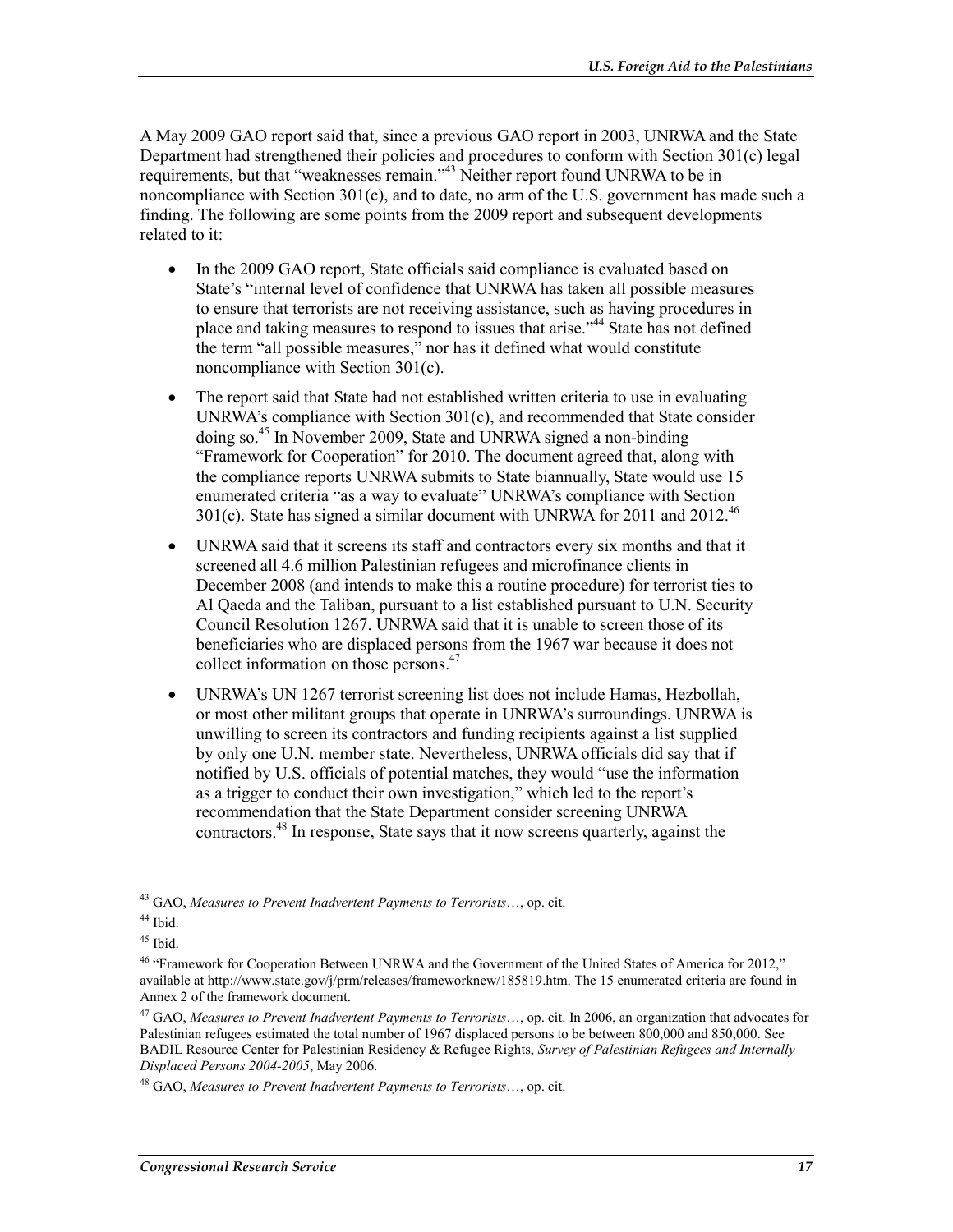Excluded Parties Lists System (EPLS, which is a list of parties excluded throughout the U.S. government from receiving federal contracts<sup>49</sup>),

the names of vendors of contracts equal to or exceeding \$100,000, as provided by UNRWA. Each of UNRWA's 83 contract awardees of over  $$100,000$  for the  $2<sup>nd</sup>$  Quarter (April-June 2010) was screened twice by separate PRM staff. The analysis resulted in no matches against the EPLS. $50$ 

- UNRWA has established procedures to investigate inappropriate staff behavior. UNRWA [said] that it seeks information from authorities whenever staff are detained, convicted, or refused a permit or targeted by Israeli military forces. UNRWA officials said they share the names of all UNRWA staff annually with the governments of Egypt, Israel, Jordan, Lebanon, Syria, and the Palestinian Authority but have received no information on staff members from these governments.<sup>51</sup>
- UNRWA officials said that UNRWA provides assistance "in the context of its humanitarian mandate, meaning that agency policy is generally not to deny education or primary healthcare benefits." The officials said that if a refugee was denied benefits because of suspected militant or terrorist activities or ties, his or her child "would not be disqualified from attending an UNRWA school."<sup>52</sup>

#### **Legislation**

Critiques of UNRWA's operations are routinely raised, and some Members of Congress have supported legislation or resolutions aimed at increasing oversight of the agency, strengthening its vetting procedures, and/or capping U.S. contributions. H.Rept. 111-151 contained a provision from the joint explanatory statement capping contributions to UNRWA at \$119 million for its operations in the West Bank and Gaza from FY2009 funds appropriated pursuant to P.L. 111-32. This provision also required a report from the Secretary of State to the Committees on Appropriations no later than 45 days following the enactment of P.L. 111-32 on various UNRWA self-policing and transparency-promoting activities, including measures UNRWA takes to comply with Section 301(c) of the 1961 Foreign Assistance Act relating to preventing assistance to terrorists.<sup>53</sup> Through reference to H.Rept. 111-151, Section 7049(d) of P.L. 112-74 requires the same report for FY2012, without an accompanying cap on contributions. Additionally, the conference report for P.L. 112-74 (H.Rept. 112-331) endorsed an earlier Senate report (112-85) in which the Senate Appropriations Committee directed GAO to submit a report assessing

<sup>&</sup>lt;sup>49</sup> U.S. General Services Administration website at https://www.acquisition.gov/faqs\_whatis.asp.

<sup>50</sup> CRS correspondence with State Department, August 9, 2010.

<sup>51</sup> GAO, *Measures to Prevent Inadvertent Payments to Terrorists*…, op. cit.

<sup>52</sup> Ibid.

<sup>&</sup>lt;sup>53</sup> See H.Rept. 111-151, Joint Explanatory Statement of the Committee of Conference, Title XI, "Migration and Refugee Assistance." The United Nations Transparency, Accountability, and Reform Act of 2011 (H.R. 2829), introduced by House Foreign Affairs Committee Chairman Ileana Ros-Lehtinen, was reported by the Committee on December 8, 2011. H.R. 2829, if enacted, would require the Secretary of State to certify that UNRWA was meeting various criteria pertaining to transparency and anti-incitement and anti-terrorism measures before permitting U.S. contributions to UNRWA, and would cap any such contributions.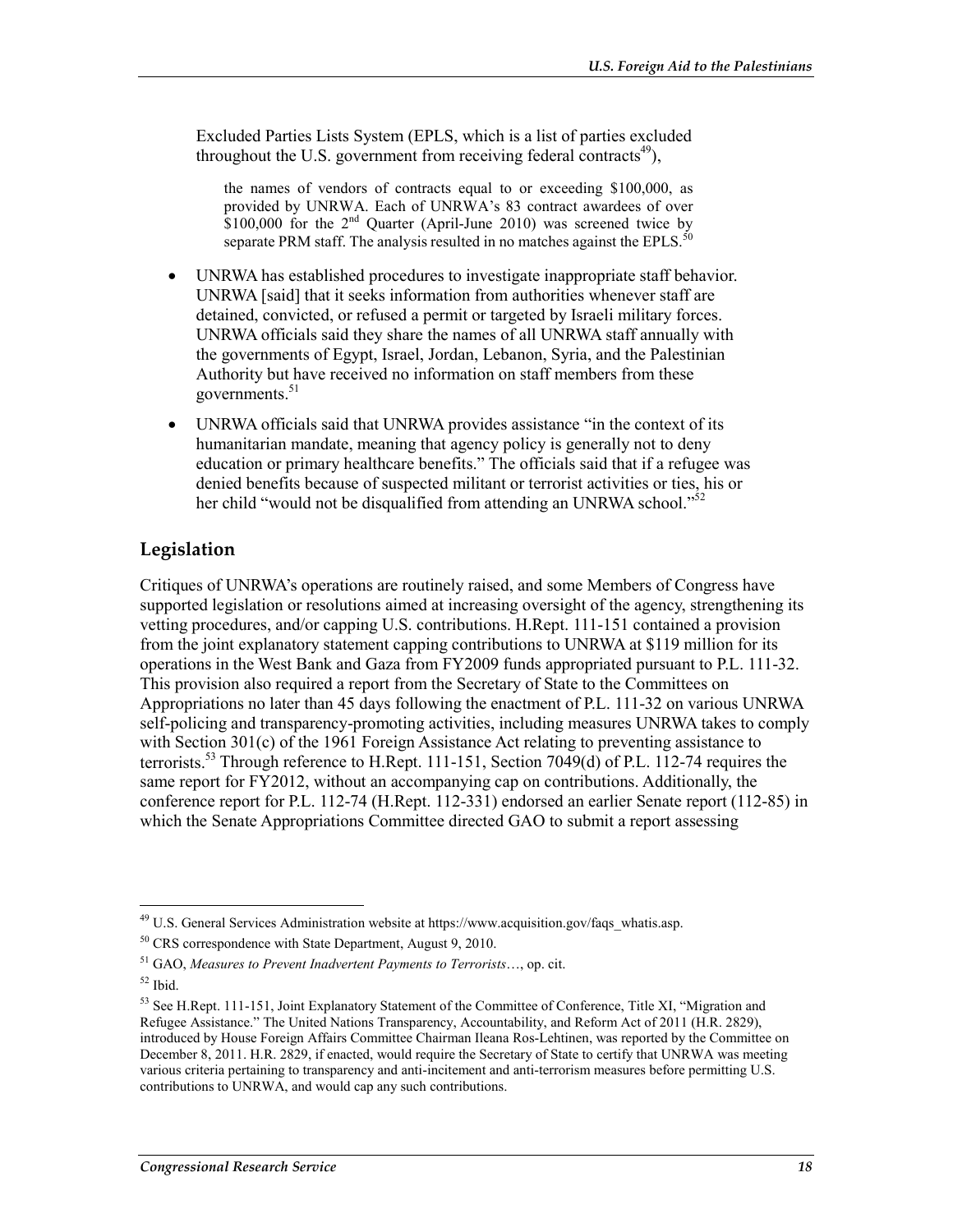- 1. the ability of the Palestinian Authority to assume responsibility for any of the programs and activities conducted by the U.N. Relief and Works Agency in the West Bank;
- 2. actions required by the Palestinian Authority in order to assume such responsibility; and
- 3. the opinion of the Department of State and relevant ministries of the Government of Israel, including the Ministry of Defense, on the viability of transitioning such programs and activities from UNRWA to the Palestinian Authority.

## **Issues for Congress in Determining Future Aid**

#### **Hamas and a "Unity Government"?**

Questions persist over whether and how Fatah and Hamas might reach consensus on a PA governing arrangement. These questions include how PA (West Bank) and Hamas (Gaza) security operations might be integrated, when and how Palestinian presidential and legislative elections might be conducted, and who might occupy PA government positions.

As mentioned above (see "Major Conditions, Limitations, and Restrictions on Aid"), current appropriations legislation prohibits the United States from providing financial assistance to Hamas under any conditions. This law also prohibits U.S. assistance to a PA government with Hamas ministers (subject to possible exceptions for a non-Hamas PA president and judiciary) or a government resulting from an agreement with Hamas over which Hamas has "undue influence" unless all the government's ministers accept the "Section 620K principles": (1) recognition of "the Jewish state of Israel's right to exist" and (2) acceptance of previous Israeli-Palestinian agreements—named after the section in PATA (P.L. 109-446) that sets them forth. These principles have some similarity to the principles the so-called international Quartet (United States, European Union, United Nations Secretary-General's office, and Russia) has required Hamas to meet before accepting dealings with it: (1) recognizing Israel's right to exist, (2) renouncing violence, and (3) accepting previous Israeli-Palestinian agreements.

Future debates might focus on the following issues:

- Whether a "power of approval" by Hamas over a PA government, absent any further level of participation, should trigger a requirement for that government's acceptance of and compliance with the Section 620K principles.
- Whether to relax or tighten U.S. restrictions on which Palestinian party/ies should be answerable for accepting and complying with the Section 620K principles.
- Whether to grant the U.S. President discretion—under certain conditions and/or for specific purposes—to waive aid restrictions relating to a power-sharing government that includes Hamas and does not meet the Section 620K principles.

Assuming that the United States chooses not to engage with and/or contribute to a PA government that includes Hamas, future debates might take place over the degree to which the United States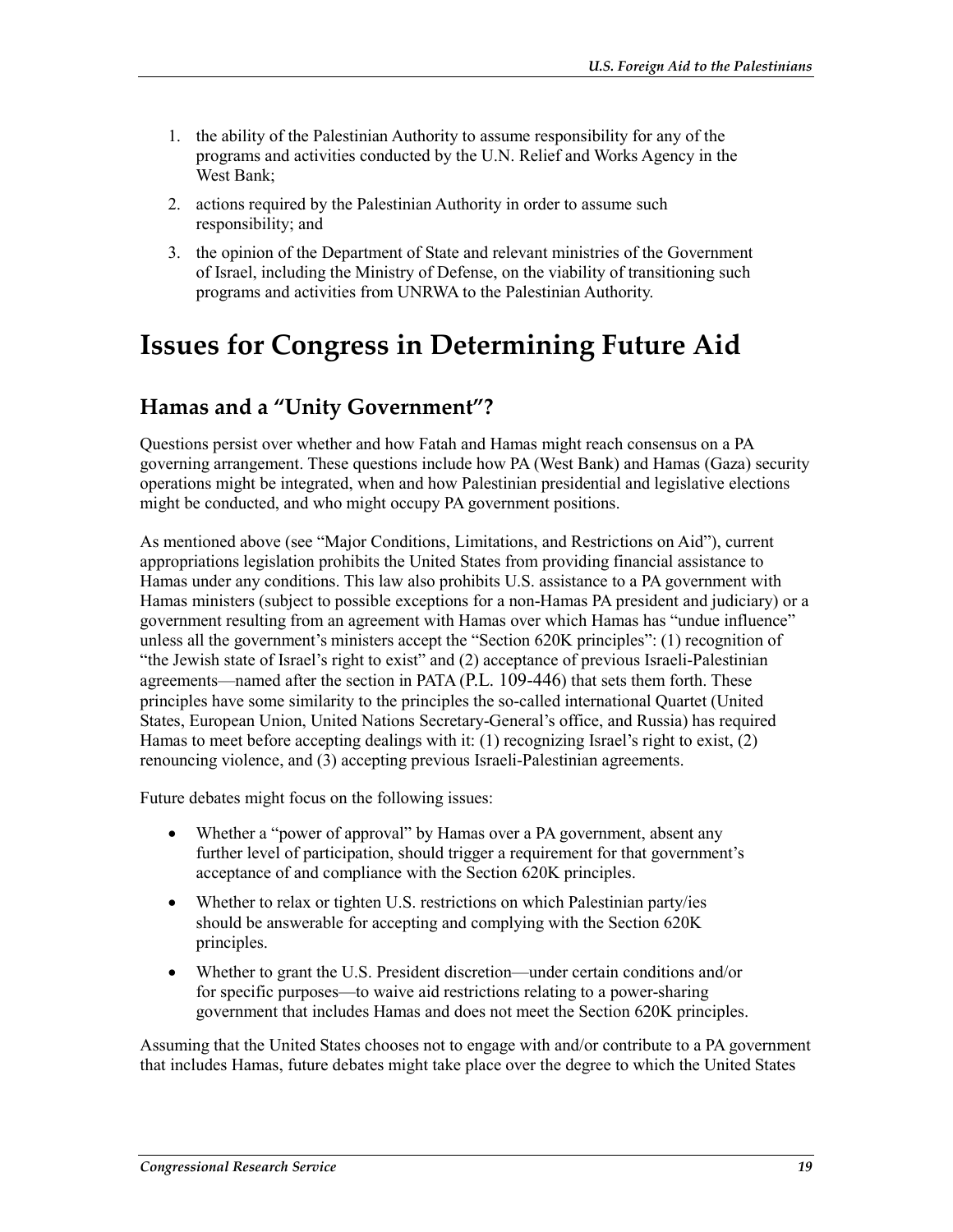should actively dissuade others in the international community—particularly European and Arab actors—from engagement and contributions.<sup>54</sup>

#### **Questions Regarding a Two-State Solution**

Even assuming that the immediate objectives of U.S. assistance to the Palestinians—relieving humanitarian needs in Gaza and improving security and facilitating development in the West Bank—are met, a failure to achieve progress towards a politically legitimate and peaceful twostate solution could undermine the utility of U.S. aid in helping the Palestinians become more cohesive, stable, and self-reliant over the long term.

Many factors may complicate prospects for a negotiated two-state solution:

- Discord within and among Palestinian factions—reflected geographically by divided rule in the West Bank and Gaza (unless and until a consensus Fatah-Hamas PA governance arrangement is implemented) and ideologically by Hamas's refusal to join the PLO in forswearing violent resistance against Israel.
- Conditions that the Israeli government in power since April 2009 under Prime Minister Binyamin Netanyahu has attached to any consideration on its part of the concept of an independent Palestinian state, such as demilitarization and recognition of Israel as the "nation state of the Jewish people."<sup>55</sup>
- Physical entrenchment of Israeli settlers in the West Bank and of obstacles to Palestinian movement within the West Bank and in and out of both the West Bank and Gaza, together with its political and socioeconomic consequences.
- Possibility of course-changing events—such as a major terrorist attack, a surprise election outcome, an outbreak of war, or pursuit by Palestinians of a political pathway to statehood as an alternative to negotiations with Israel. This possibility could be exacerbated by the region-wide unrest and political change that has been ongoing since early 2011.

The PLO's application for U.N. membership for a Palestinian state in September 2011 and UNESCO's admittance of "Palestine" in the fall of 2011—in concert with the factors listed above—is likely to further complicate prospects for a negotiated two-state solution.<sup>56</sup> One possible reason that some Members of Congress are reluctant to continue funding the PA in light of U.N. action is a possible perception of such action as an attempt to undermine the U.S. role as

<sup>&</sup>lt;sup>54</sup> On the previous occasions in which Hamas participated in the PA government from 2006-2007, the European Union joined the United States in refusing to provide direct assistance to the PA. There are indications, however, that Europeans might be less willing to follow the U.S. lead in the event that another PA government including Hamas is formed. See Muriel Asseburg and Paul Salem, "No Euro-Mediterranean Community without peace," EU Institute for Security Studies and European Institute of the Mediterranean, September 2009, available at http://www.iss.europa.eu/ uploads/media/10Papers-01.pdf; Andrew Rettman, "EU Countries Practice 'Secret' Diplomacy, Hamas Says," *euobserver.com*, September 14, 2009.

<sup>&</sup>lt;sup>55</sup> See Transcript of translated remarks (from Hebrew) by Prime Minister Binyamin Netanyahu, Tel Aviv, Israel, June 14, 2009, available at http://www.pmo.gov.il/PMOEng/Communication/PMSpeaks/speechbarilan140609.htm.

<sup>56</sup> See CRS Report R42022, *Palestinian Initiatives for 2011 at the United Nations*, by Jim Zanotti and Marjorie Ann Browne.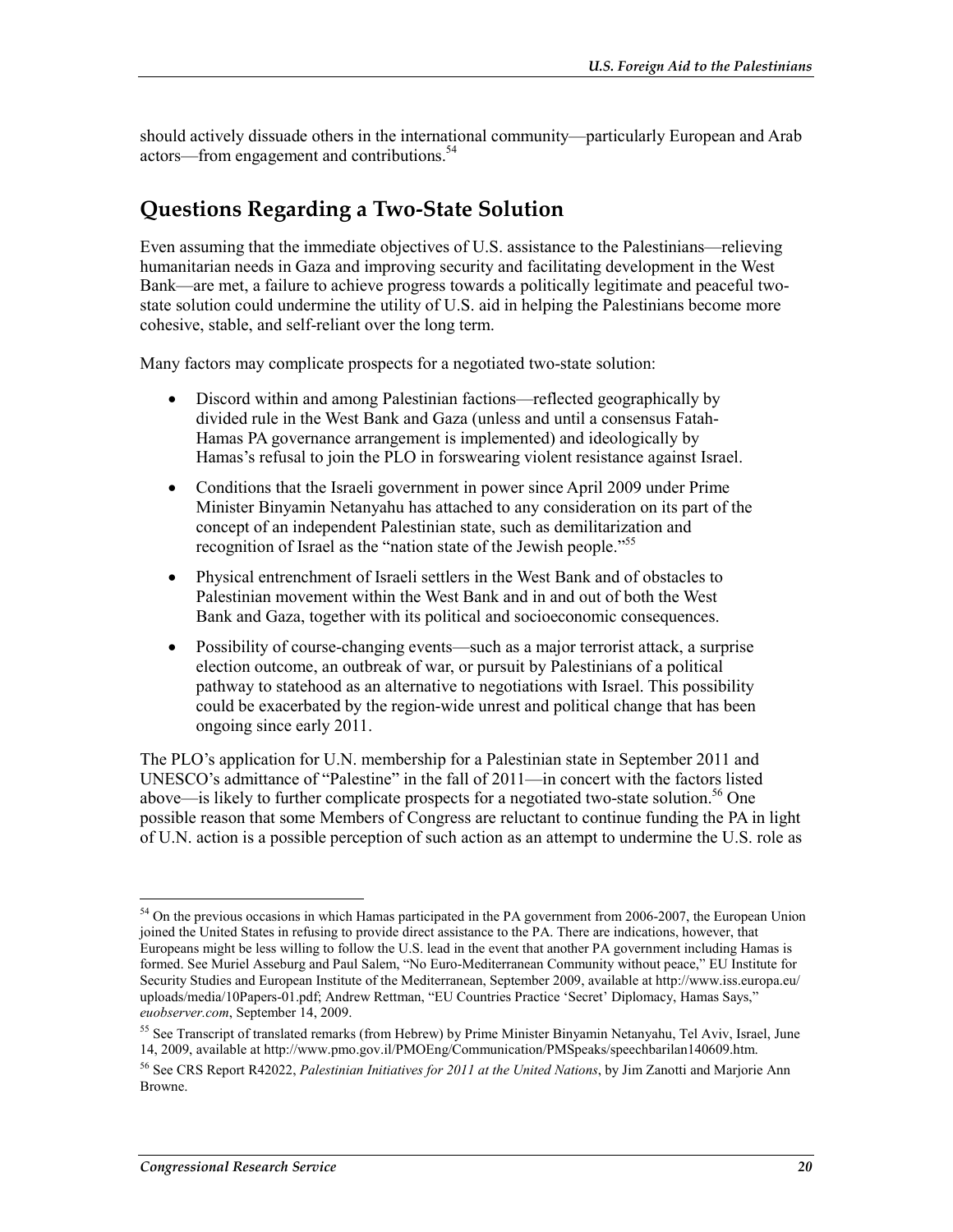"honest broker" and guarantor of the peace process, and a sign that U.S. attempts to use aid for political leverage with the Palestinians are unproductive and even futile.

#### **The Gaza Situation**

Hamas's control of Gaza presents a conundrum for many. Several parties, including Israel and the PA, are concerned that assisting Gaza's population and rebuilding infrastructure damaged during Operation Cast Lead (the 2008-2009 Israel-Hamas conflict) could bolster Hamas. Thus, while controlled levels of humanitarian assistance have been permitted to enter Gaza, reconstruction projects have been limited,<sup>57</sup> though appear to be increasing in early 2012.<sup>58</sup> In June and December 2010, Israel announced plans to ease the closure regime it has enforced at its crossings with Gaza. More goods have come into Gaza as a result, but it is not clear if, when, and under what conditions a full resumption of agricultural and industrial trade and movement of persons between Gaza and the outside world might be expected. Exports from Gaza are reportedly permitted, but not to Israel or the West Bank, which historically have constituted approximately  $85\%$  of Gaza's export market.<sup>59</sup> In late May 2011, Egypt permanently opened its crossing with Gaza at Rafah to passenger traffic, but because this will not extend to the passage of goods, it might not have a material effect on trade and smuggling patterns. In the meantime, occasional skirmishes between Palestinian militants (mostly non-Hamas militants) and Israel along Israel's borders with Gaza and Egypt's Sinai Peninsula, and periodic rocket and mortar barrages from Gaza at targets in Israel could spiral into renewed conflict.

Members of Congress are routinely wary that bilateral assistance for Gaza or contributions to UNRWA could be misused and diverted to benefit Hamas or other terrorist groups. Yet, some Members of Congress advocate expanding the level and type of humanitarian and development assistance to Gaza—often at the same time they advocate easing, ending, or even challenging the Israeli-Egyptian closure regime—because Gazans are seen as needing more support to improve their economic, physical, and psychological situations. In January 2010, 54 Representatives from the 111th Congress signed a letter to President Obama that requested a substantive lifting of the closure regime. $60$ 

### **Strengthening the PA in the West Bank**

Instability in the West Bank and the Gaza Strip is, paradoxically, both a major reason for increased U.S. assistance over the past five years and a factor that could lead some to oppose maintaining or boosting current aid levels. After Hamas's takeover of the Gaza Strip and dismissal from the PA in June 2007, the United States made assisting the PA with economic

<sup>57</sup> A December 2010 *Washington Post* article described the situation in Gaza with respect to issues such as (1) the limited operation of conveyor belts and passage of supply trucks at crossings, (2) concerns about sewage contamination and drinking water shortages, and (3) comparisons between construction materials available through the crossings for internationally-supervised projects and those smuggled into Gaza through tunnels from Egypt for Hamas-led construction projects. Janine Zacharia, "Aid groups decry Israel's Gaza constraints," *Washington Post*, December 21, 2010. See, also, e.g., Amnesty International UK, et al., "Dashed Hopes: Continuation of the Gaza Blockade," November 30, 2010; Sarah A. Topol, "'Gaza Is Not Darfur!'", *Slate.com*, August 5, 2010.

<sup>58</sup> CRS in-person conversation with NGO representative based in Israel, March 27, 2012.

<sup>59</sup> Ibid.

 $60$  Text of Letter to the President, January 20, 2010, available at http://docs.google.com/viewer?url=

http%3A%2F%2Fellison.house.gov%2Fimages%2Fstories%2FDocuments%2F2010%2FGaza\_letter\_to\_Obama.pdf.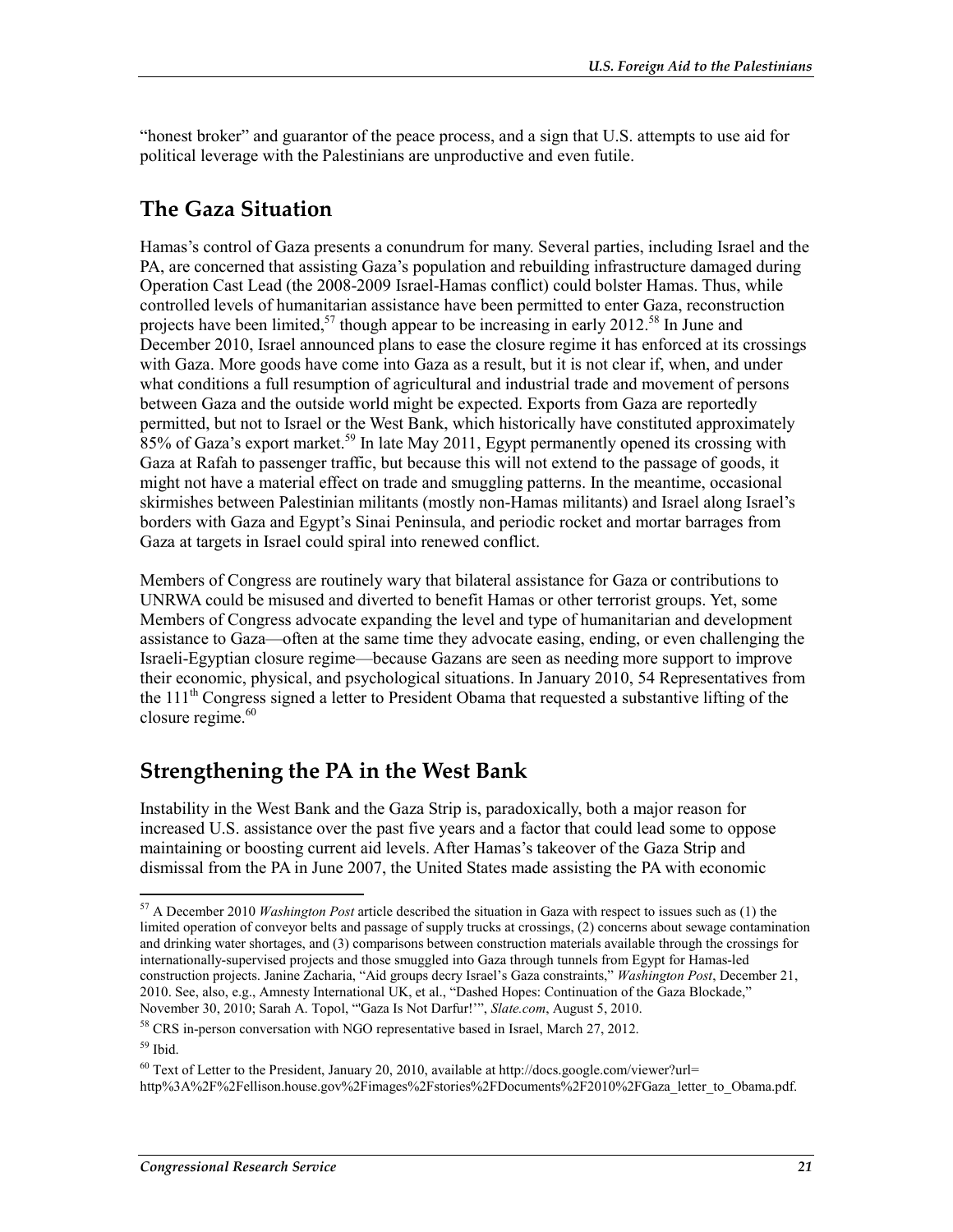development and civil security—aimed at bolstering the standing of President Abbas and the Fayyad government—a higher priority. Yet, if the PA in Ramallah proves unable, at a minimum, to achieve and maintain popular legitimacy and competent control in the West Bank, U.S. reluctance to provide resources and training might increase, given concerns that aid could be used against Israel or Palestinian civilians, either by falling into the hands of Hamas or otherwise. Some observers argue that U.S. assistance does not enhance the legitimacy of Abbas and the PA, but rather detracts from it by leading some Palestinians to conclude that the PA is too beholden to the United States.<sup>61</sup> Others have warned that U.S. dependence on individual leaders such as Abbas and Fayyad works against long-term stability by undermining mechanisms of democratic governance and enabling growing authoritarianism.<sup>62</sup> Abbas's application for U.N. membership for a Palestinian state and public support for nonviolent rallies in the West Bank protesting perceived injustices by Israel could decrease U.S. policymakers' inclination to support a PA led by him, and a potential Fatah-Hamas consensus governing arrangement might raise concerns that PA leaders may be insufficiently strong or motivated to prevent Hamas from gaining greater influence in the West Bank.

#### **Economic Development and International Donor Assistance**

The appointment in June 2007 of Salam Fayyad, a former World Bank and International Monetary Fund official, as PA prime minister raised hopes for Palestinian reform and economic growth that have been realized in part. Fayyad has produced reform proposals aimed at establishing a "de facto Palestinian state"<sup>63</sup> that have helped garner major international donor assistance pledges and promises of investment. International pledges of support, however, have routinely proven insufficient to cover the PA's budgetary expenses, occasionally requiring efforts by Fayyad to obtain last-minute assistance and/or private financing or to temporarily curtail PA employee salaries. The success of Fayyad's reform plans appears to hinge on the following factors:

- Keeping the public sector solvent enough to sustain long-term private sector development;
- Getting Israeli restrictions loosened or lifted on the movement of goods and people both within and out of the West Bank and Gaza<sup>64</sup> and on Palestinian development projects in so-called "Area  $C$ ";  $^{65}$  and

<sup>61</sup> See Sherifa Zuhur, Ali Abunimah, Haim Malka, Shibley Telhami, "Symposium: Hamas and the Two-State Solution: Villain, Victim or Missing Ingredient?" *Middle East Policy*, vol. 15, issue 2, July 1, 2008; Transcript of National Public Radio interview ("All Things Considered") with Robert Malley, June 16, 2007.

<sup>&</sup>lt;sup>62</sup> See Nathan J. Brown, "Fayyad Is Not the Problem, but Fayyadism Is Not the Solution to Palestine's Political Crisis," Carnegie Endowment for International Peace, September 2010.

<sup>63</sup> See, e.g., Palestinian National Authority, *Palestine: Ending the Occupation, Establishing the State*, Program of the Thirteenth Government, August 2009. A key passage from the document reads: "Out of respect for our citizens, and in recognition of their desire to live free and peaceful lives under national independence, we must answer their demand to see the fruits of the state-building project. Against this background, the Palestinian government is struggling determinedly against a hostile occupation regime, employing all of its energies and available resources, most especially the capacities of our people, to complete the process of building institutions of the independent State of Palestine in order to establish a de facto state apparatus within the next two years. It is time now for the illegal occupation to end and for the Palestinian people to enjoy security, safety, freedom and independence."

<sup>&</sup>lt;sup>64</sup> The current system of Israeli restrictions on movement within the West Bank can be traced to the time of the second Palestinian *intifada* (which began in late 2000), and the closure of Gaza crossings and ports following the Hamas takeover in June 2007 has led to a near economic standstill there. The International Crisis Group has referred to a (continued...)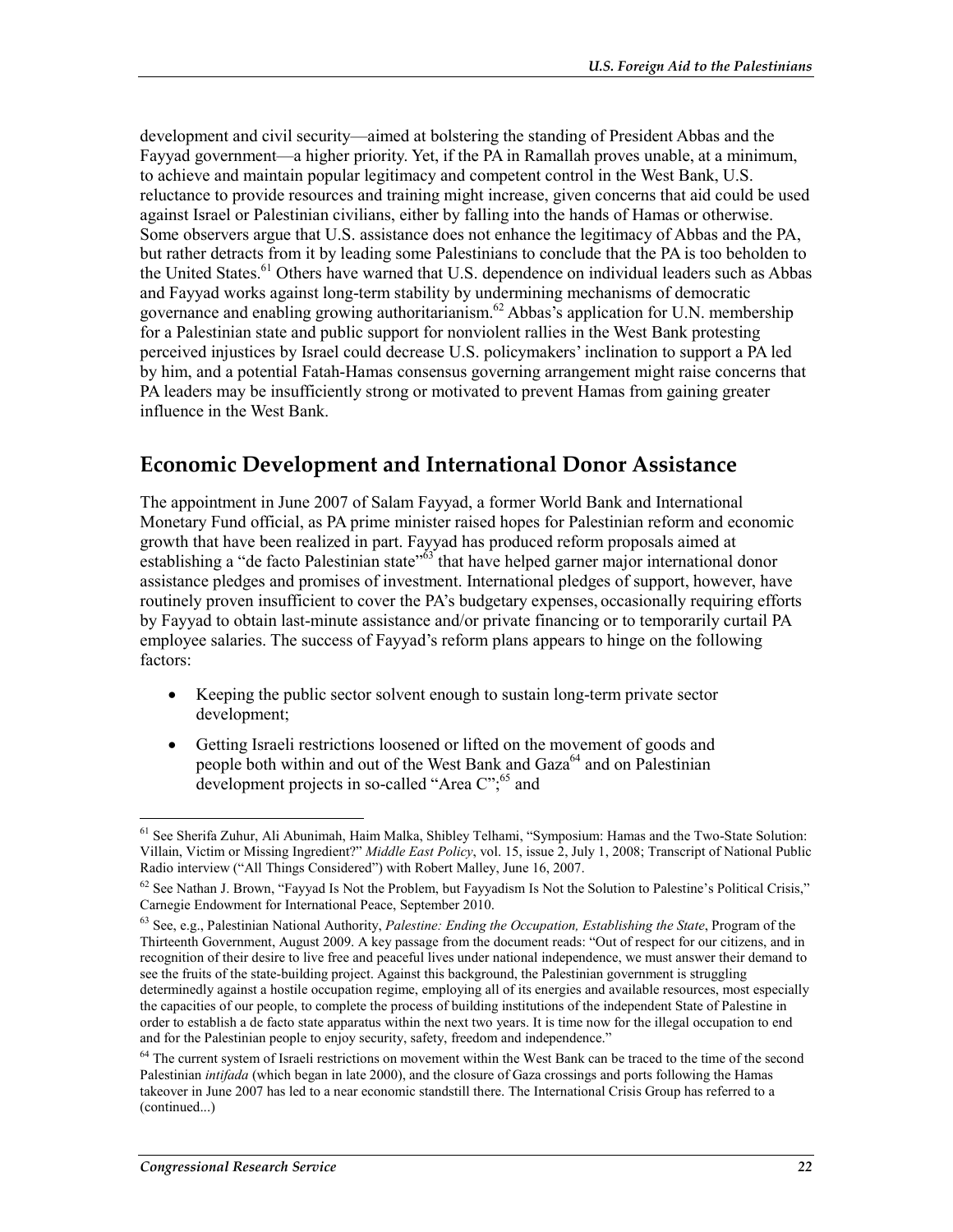• Overall political progress to overcome Palestinian factional/geographical division and towards Palestinian statehood.<sup>66</sup>

Several high-profile projects—housing developments, industrial parks, superstores, entertainment complexes—have been completed or are in various stages of proposal or construction in and around Ramallah, Bethlehem, Jericho, and the northern West Bank in an effort to jumpstart private sector development.<sup>67</sup> According to the International Monetary Fund, however, West Bank growth

slowed to 5.7 percent in 2011 (compared to an average of 9 percent in 2008–10), with a weakening of activity in agriculture. The slowdown reflects continued fiscal retrenchment, declining donor aid (especially from Arab donors), the global economic slowdown, as well the absence of further easing of restrictions on internal movement and exports. The [West Bank's and Gaza's] exports to Israel are estimated to have declined by a cumulative 24 percent over 2008-11, reflecting restrictions on exports to Israel.<sup>68</sup>

Additionally, most analysts assert that actual and prospective economic development should not be overstated because the West Bank economy continues to be propped up by external aid and continues to recover from historic economic lows precipitated by the conflicts of the past decade (see **Figure 1** below). Furthermore, uncertainty remains regarding movement and access and regarding progress in negotiations with Israel.<sup>69</sup>

Fayyad's future status within the PA government, and possibly the continuing prospects of Western support for the reform and economic development programs described above, remain in limbo pending the outcome of Fatah-Hamas deliberations on interim governance arrangements and possible future elections.

 $\overline{\phantom{a}}$ 

<sup>(...</sup>continued)

UNDP official's estimate that it would take five years for Gaza to be restored simply to the unenviable state in which it was immediately before the recent conflict began in December 2008. International Crisis Group, *Gaza's Unfinished Business*, Middle East Report No. 85, April 23, 2009.

<sup>&</sup>lt;sup>65</sup> Zones denoted as "Area C" in the West Bank pursuant to the Israel-PLO Interim Agreement on the West Bank and the Gaza Strip, dated September 28, 1995, fall under Israeli administrative and security control. The agreement is available at http://www.mfa.gov.il/MFA/Peace+Process/Guide+to+the+Peace+Process/THE+ISRAELI-PALESTINIAN+INTERIM+AGREEMENT.htm.

<sup>66</sup> See Nathan J. Brown, "Are Palestinians Building a State?", Carnegie Endowment for International Peace, June 2010.

<sup>&</sup>lt;sup>67</sup> Some of these ventures have been supported by U.S. organizations—including the Overseas Private Investment Corporation (OPIC), the Aspen Institute, the Center for American Progress, and CHF International—affiliated or involved with a public-private partnership known as the Middle East Investment Initiative. See http://meiinitiative.org.

<sup>68</sup> International Monetary Fund, *Recent Experience and Prospects of the Economy of the West Bank and Gaza: Staff Report Prepared for the Meeting of the Ad Hoc Liaison Committee*, March 31, 2012.

<sup>&</sup>lt;sup>69</sup> See World Bank, Statement at the Ad Hoc Liaison Committee Meeting, Brussels, Belgium, April 13, 2011; Zahi Khouri, "The West Bank's Deceptive Growth," *New York Times*, September 8, 2009.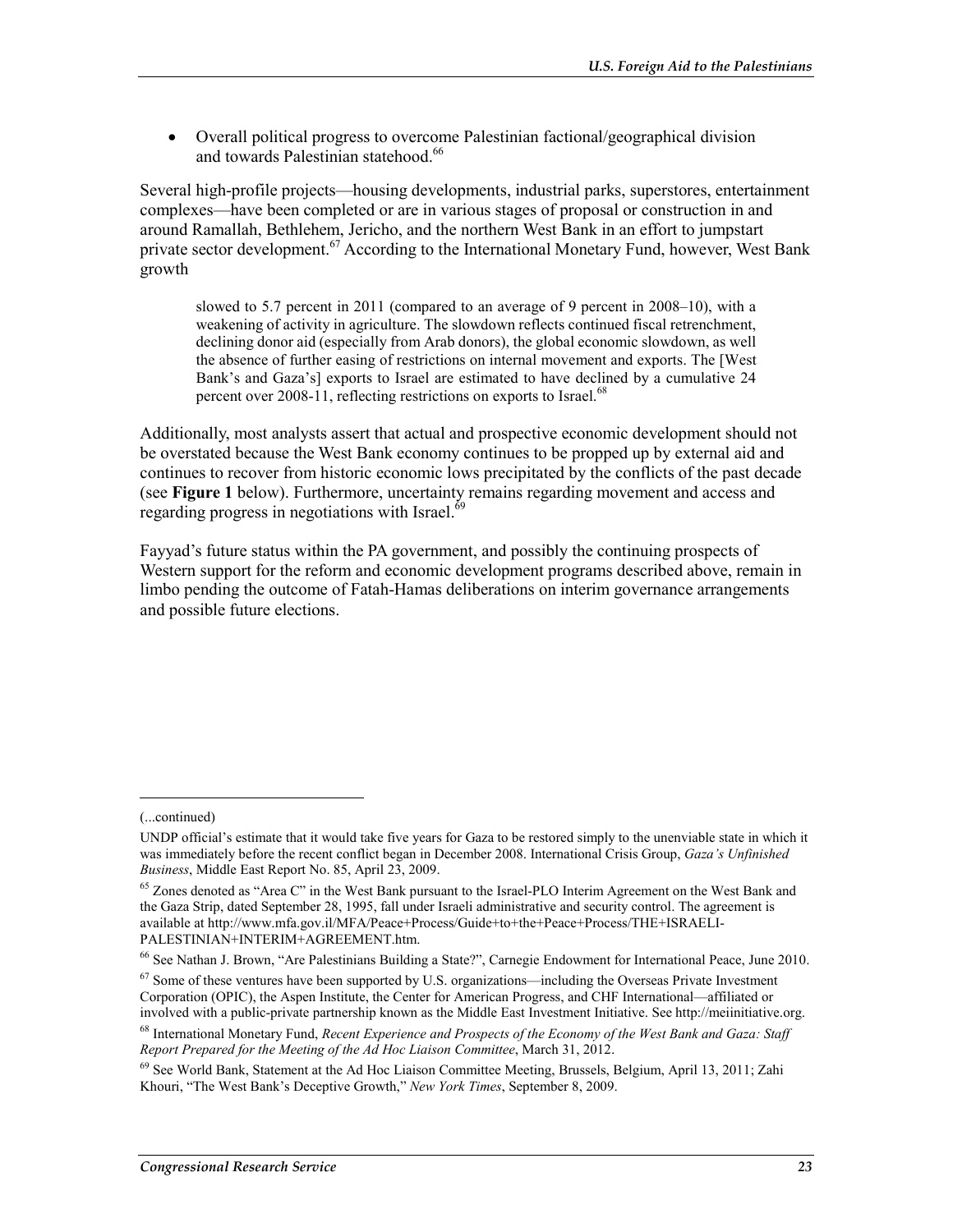

**Figure 1. West Bank and Gaza Strip Gross Domestic Product (GDP) Per Capita: 1999-2009** 

**Source:** World Bank; Palestinian Central Bureau of Statistics.

Congress has indicated its interest in staying abreast of the economic assistance Arab states provide to the West Bank and the PA, sometimes requiring reports from the Administration on the subject.<sup>70</sup> Arab states (especially Gulf states) provided large amounts of aid to the Hamas-led PA government in 2006-2007 after the United States and European Union withdrew their aid, but following the reinstitution of U.S. and EU aid in mid-2007, most of them reduced contributions.<sup>71</sup> Routinely, they make generous pledges of aid to the Palestinians, but at times fulfill them only in part and after significant delay. Jacob Walles, Deputy Assistant Secretary of State for Near Eastern Affairs, addressed the progressive decline in Arab contributions in a July 12, 2011, hearing before the House Foreign Affairs Subcommittee on the Middle East and South Asia:

Just to give you some numbers. In 2009, the total amount provided the PA from Arab donors was \$462 million. In 2010, that number was \$287 million. And so far this year in 2011, the Arab states have provided only \$78.5 million....

Arab states' reluctance to fulfill pledges may stem from misgivings over "picking sides" in Palestinian factional disputes and from concerns that without imminent prospects either for domestic political unity or for progress on the peace process, any money contributed could be a waste. On the part of the Gulf states in particular, reluctance may also stem from a feeling that

 $70$  See, e.g., H.Rept. 111-366: "The conferees direct the Secretary of State to provide a report to the Committees on Appropriations not later than 180 days after enactment of this Act on international participation, including by Arab states, in the economic development of the West Bank and support for the Palestinian Authority, similar to that proposed by the House. This report may be submitted in classified form, if necessary."

<sup>71</sup> See Glenn Kessler, "Arab Aid to Palestinians Often Doesn't Fulfill Pledges," *Washington Post*, July 27, 2008; "Falling Short," *Washington Post*, July 27, 2008.